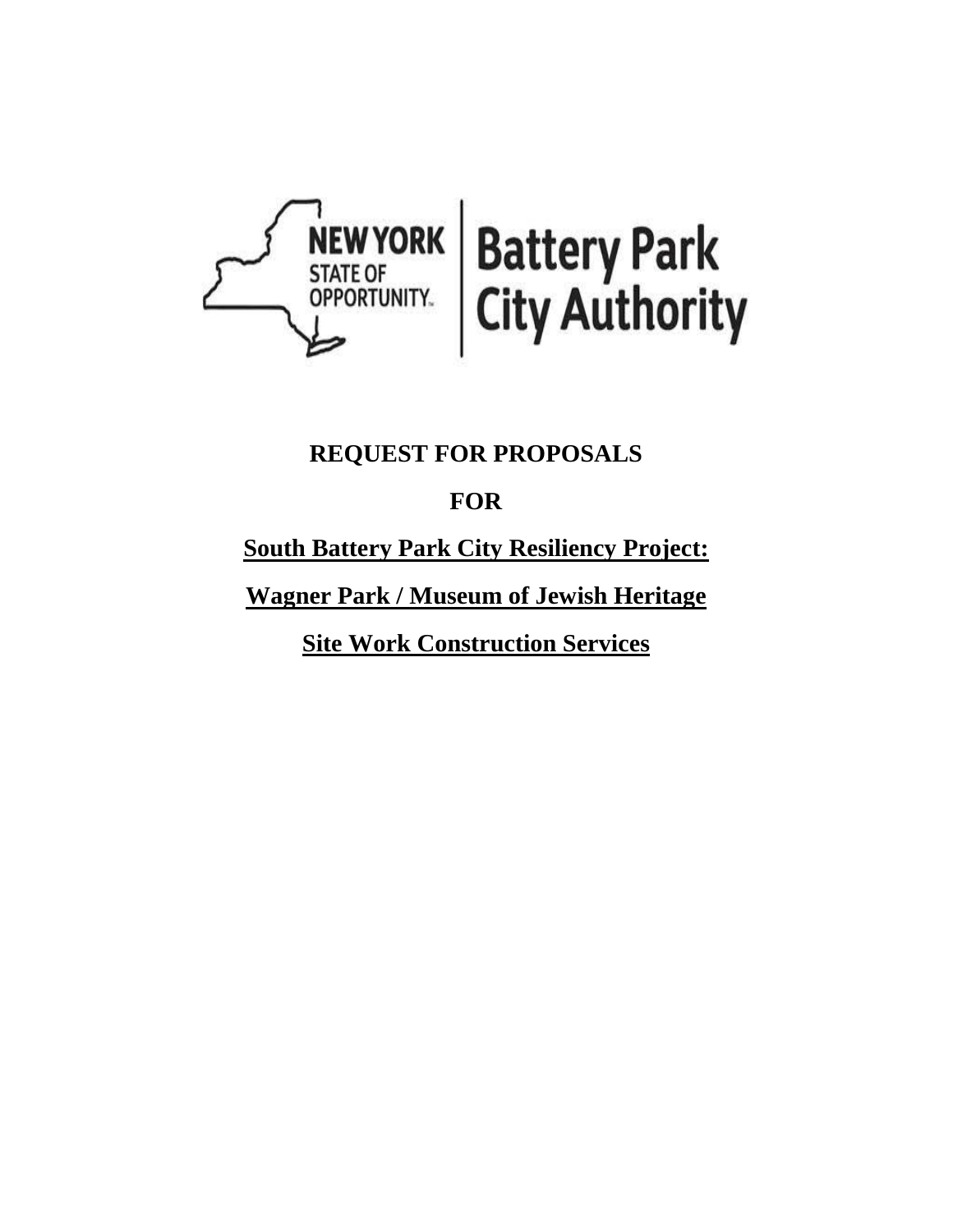# **TABLE OF CONTENTS**

| 1              |                                                                              |
|----------------|------------------------------------------------------------------------------|
|                |                                                                              |
| $\overline{2}$ |                                                                              |
|                |                                                                              |
|                |                                                                              |
|                |                                                                              |
|                |                                                                              |
|                |                                                                              |
|                | 2.6 MBE/WBE/SDVOB Participation; Equal Employment Opportunity5               |
|                |                                                                              |
|                |                                                                              |
| 3              |                                                                              |
|                |                                                                              |
|                |                                                                              |
|                |                                                                              |
|                |                                                                              |
|                |                                                                              |
|                |                                                                              |
|                |                                                                              |
|                |                                                                              |
|                |                                                                              |
|                |                                                                              |
|                |                                                                              |
| $\overline{A}$ |                                                                              |
|                |                                                                              |
|                | 4.2 MBE/WBE/SDVOB Participation, Joint Ventures, and Sub-contracting Goals11 |
|                |                                                                              |
| 5              |                                                                              |
|                |                                                                              |
|                |                                                                              |
|                |                                                                              |
|                |                                                                              |
| 6              |                                                                              |
|                |                                                                              |
|                |                                                                              |
|                |                                                                              |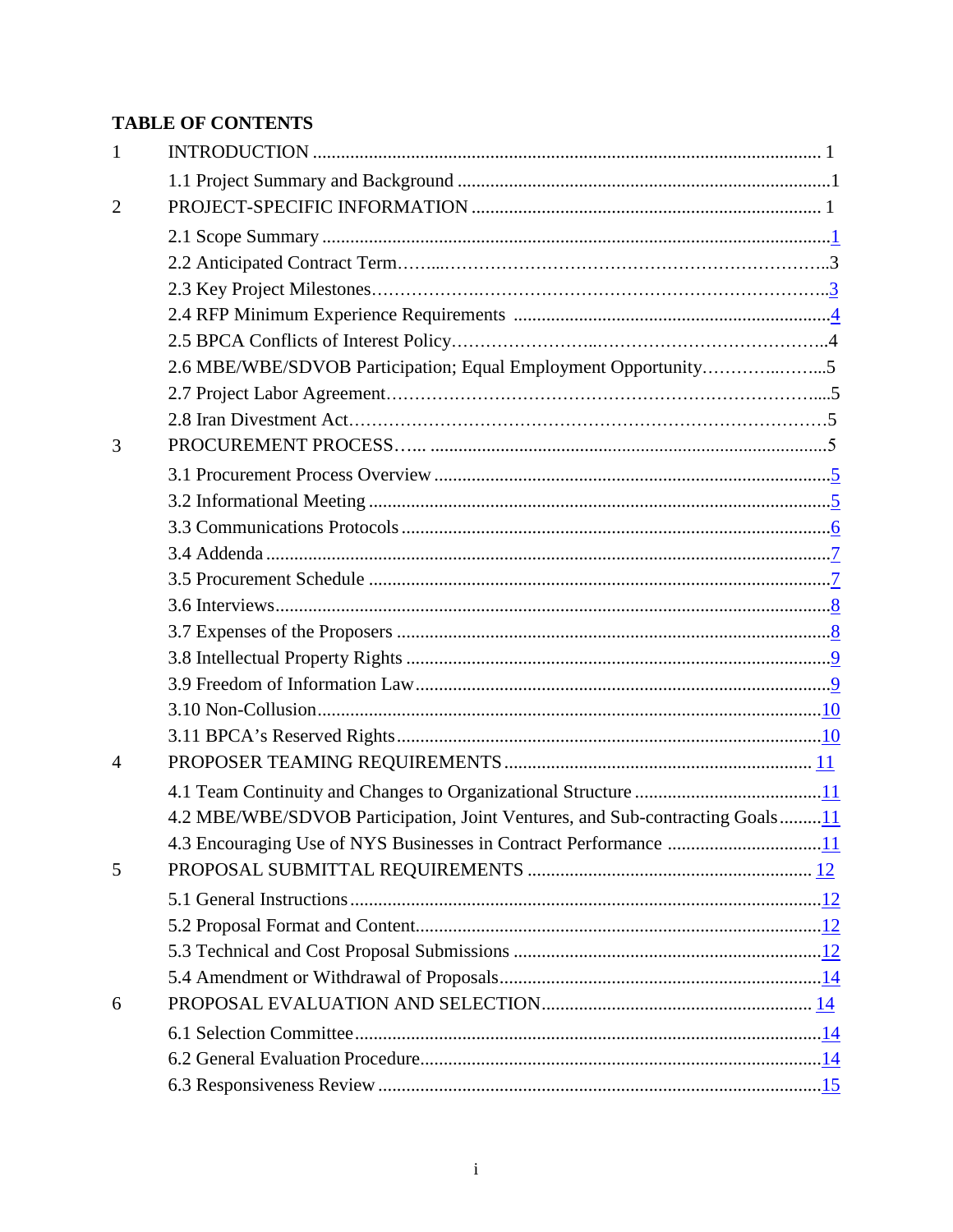| $\overline{7}$ |  |
|----------------|--|
|                |  |
|                |  |
|                |  |
|                |  |
|                |  |

## **EXHIBITS**

## **EXHIBIT A – SCOPE OF WORK**

#### **EXHIBIT B – CONSTRUCTION DOCUMENTS AND SUPPORTING INFORMATION** o **EXHIBIT B-1 – CONSTRUCTION DOCUMENTS: WAGNER/MJH PROJECT DRAWINGS & SPECIFICATIONS**

o **EXHIBIT B-2 – SUPPORTING DOCUMENTS (INFORMATIONAL PURPOSES)**

## **EXHIBIT C – PRICING PROPOSAL FORMS**

- o **EXHIBIT C-1 – FORM OF COST PROPOSAL**
- o **EXHIBIT C-2 – FORM OF BID BREAKDOWN**

## **EXHIBIT D – TECHNICAL PROPOSAL SUBMITTAL REQUIREMENTS**

#### **EXHIBIT E – QUALIFICATION FORMS**

- $o$  Qualification Form  $A T$ ransmittal Letter
- o Qualification Form B-1 Vendor Responsibility Questionnaire/Certificate of No Change
- o Qualification Form B-2 State Finance Law Certifications
- o Qualification Form B-3 Statement of Non-Collusion
- o Qualification Form B-4 Disclosure of Prior Non-Responsibility Determinations
- o Qualification Form B-5 Financial Information Summary
- o Qualification Form C Reference Information for Key Entities
- o Qualification Form D Safety Questionnaire

## **EXHIBIT F – DIVERSITY FORMS**

- o **EXHIBIT F-1 – DIVERSITY (MINORITY AND WOMEN-OWNED BUSINESS ENTERPRISES, SERVICE-DISABLED VETERAN-OWNED BUSINESSES) REQUIREMENTS, EQUAL EMPLOYMENT OPPORTUNITY (EEO) POLICY STATEMENT, AND DIVERSITY PRACTICES QUESTIONNAIRE**
- o **EXHIBIT F-2 – MINORITY-OWNED BUSINESS ENTERPRISE (MBE) / WOMEN-OWNED BUSINESS ENTERPRISE (WBE) UTILIZATION PLAN**
- o **EXHIBIT F-3 – SERVICE DISABLED VETERAN OWNED BUSINESS (SDVOB) UTILIZATION PLAN**

## **EXHIBIT G – INSURANCE REQUIREMENTS**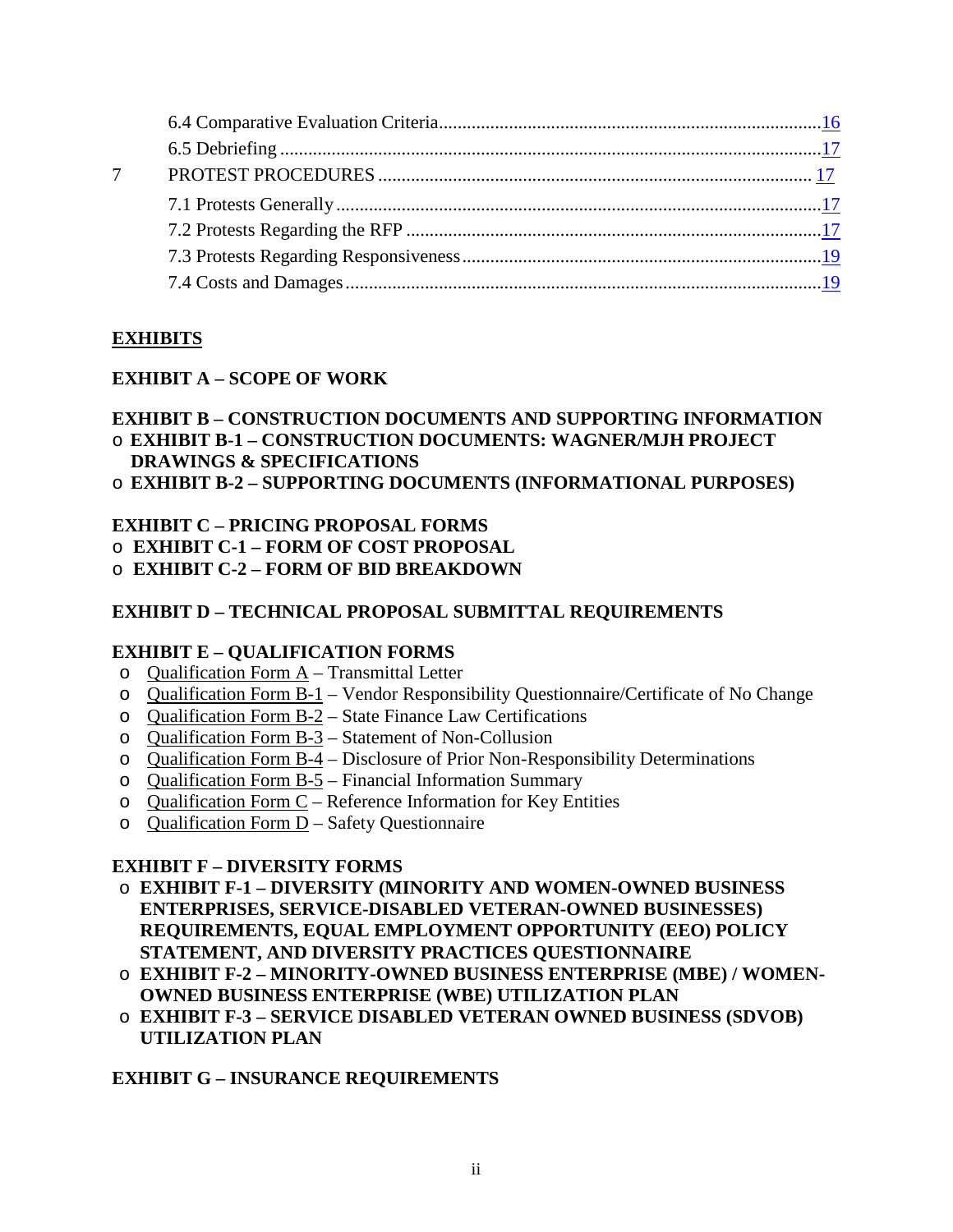# **EXHIBIT H – STANDARD FORM OF CONTRACT EXHIBIT I – PROJECT LABOR AGREEMENT (PLA)**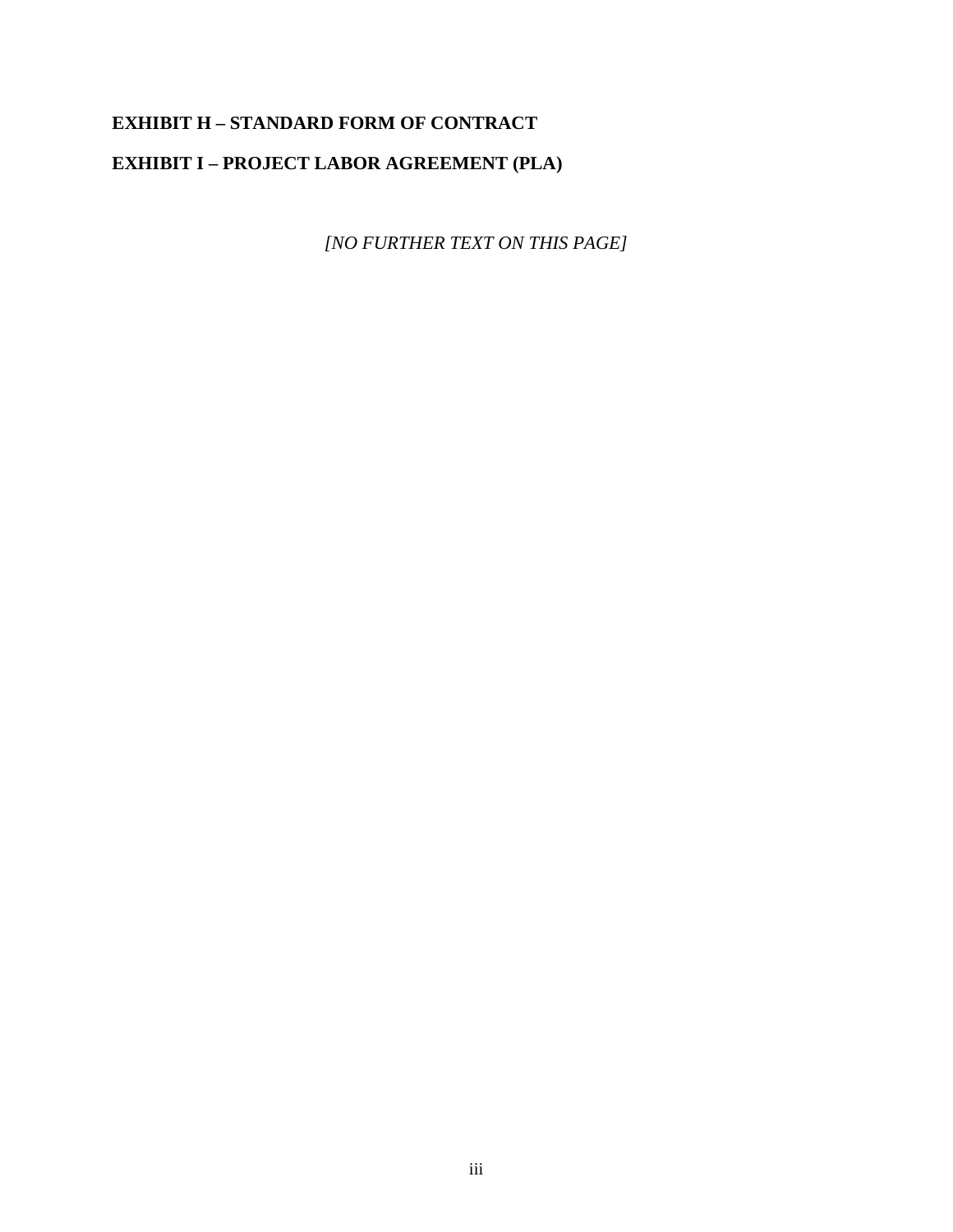## **1. INTRODUCTION**

#### **1.1 Project Summary and Background**

Battery Park City Authority ("BPCA") requests proposals (individually, a "Proposal" and collectively, the "Proposals") from Proposers (individually, a "Proposer" and collectively, the "Proposers") to provide general construction contractor services for the Robert F. Wagner Park ("Wagner Park") and the Museum of Jewish Heritage ("MJH") site work component of the South Battery Park City ("BPC") Resiliency Project. The project subject to this Request for Proposals ("RFP") is referred to herein as the "Wagner/MJH Project" or the "Project", and the overall South BPC Resiliency Project is referred to herein as the "SBPCR Project". An overview of the scope of work for which the selected Proposer will be responsible is attached hereto as Exhibit A. The drawings and specifications (individually, the "Drawings" and "Specifications" and collectively, the "Construction Documents") associated with the Wagner/MJH Project's construction bid package (referred to herein as "Package 2"), are attached hereto as Exhibit B-1. All work and obligations set forth in Exhibit A and Exhibit B-1 are collectively referred to herein as the "Services".

In the wake of the localized destruction caused by Superstorm Sandy in 2012, BPCA began undertaking targeted efforts responsive to the threats of damage and injury to specific assets and areas within BPC that could be caused by future severe storm activity. In 2014, BPCA began a series of structured waterfront assessments and studies to investigate opportunities to provide a full community-wide system of protection to address the risks of BPC flooding resulting from storm events, coastal surge, and sea level rise associated with global climate change (collectively, the "BPC Resiliency Projects"). The BPC Resiliency Projects are intended to provide risk reduction for BPC and its residents, with each BPC Resiliency Project providing a set of flood barriers and interior drainage improvements with stand-alone, independent utility at different locations in BPC.

The SBPCR Project is designed to establish a comprehensive coastal flood prevention system to check water inundation from the Hudson River Estuary associated with future storm activity and sea level rise. The SBPCR Project will be phased and implemented through multiple construction contracts. The Wagner/MJH Project work is the subject of this RFP, and will be closely integrated and coordinated with the scope of work under a separate contract for the construction of a new Wagner Park Pavilion building – referred to herein as "Package 3" or the "Pavilion Project".

Created in 1968, Battery Park City Authority d/b/a Hugh L. Carey Battery Park City Authority is a New York State public benefit corporation responsible for financing, developing, constructing, maintaining, and operating BPC as a richly diversified mixed use community providing residential and commercial space, with related amenities such as parks, plazas, recreational areas, and a waterfront esplanade. A summary of BPCA's structure, mission, and history, as well as the BPC project area, may be viewed at: www.bpca.ny.gov. Public information regarding BPCA's finances, budget, internal controls, guidelines, and policies may be viewed at: www.bpca.ny.gov/public-information. Information relating to the BPC Parks Conservancy Corporation ("BPCPC"), BPCA's affiliate, may be viewed at: [www.bpcparks.org.](http://www.bpcparks.org/)

## **2. PROJECT-SPECIFIC INFORMATION**

#### **2.1 Scope Summary**

The Wagner/MJH Project involves the construction of a redesigned Wagner Park and certain site modifications adjacent to MJH, incorporating flood barrier elements, along Battery Place from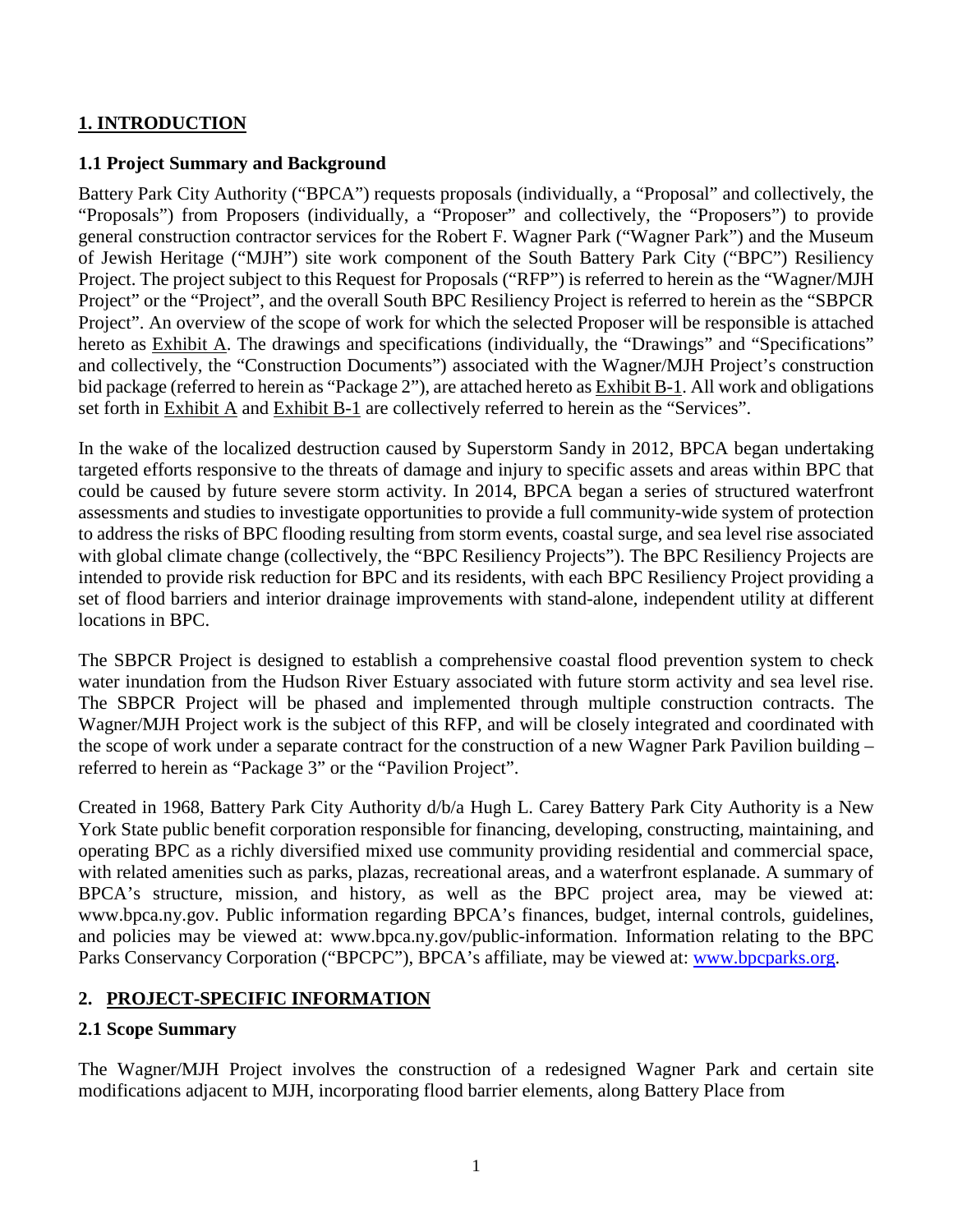approximately First Place to the northwestern boundary of Pier A Plaza (the "Project Site", as shown in the Project Site map provided as Figure 2 in Exhibit A) – including the installation of new floodwalls, and the raising of existing landscape grade to meet the overall SBPCR Project's resiliency goals. More specifically, the Services will entail the demolition of the existing Wagner Park surface and sub-surface elements, and the salvaging of various park components for re-use in the Park's re-construction, as shown on the Package 2 Drawings (attached hereto as part of Exhibit B-1). The Services will also include, but not be limited to: a) installation of foundations, including piles and anchors for floodwalls and other site structures; b) installation of flood barriers, walls, and gates; c) performance of all required site grading and earthwork; d) construction of tide gate, sewer, and water main site elements; e) installation of a new geothermal system comprised of geothermal wells; f) provision/construction of large-scale park elements, including off-site growing and on-site installation of plantings, trees, and horticultural soils; g) installation of irrigation and water re-use systems; h) installation of electrical distribution and lighting systems; and, i) installation of stone and concrete (masonry) elements, pavements, and other finishes and site furnishings. See the Figure 1 illustration of the Project Site (on page 3), and refer to Exhibit A for the full Wagner/MJH Project Scope of Work for which the selected Proposer is responsible. The Wagner/MJH Project is designed to achieve third-party International Living Future Institute ("ILFI") Zero Carbon certification for the new Wagner Park Pavilion as well as Waterfront Edge Design Guidelines ("WEDG") certification for the Project Site.

New York State-certified Minority-Owned Business Enterprises ("MBE"), Women-Owned Business Enterprises ("WBE"), and Service-Disabled Veteran-Owned Business Enterprises ("SDVOB") are encouraged to submit Proposals.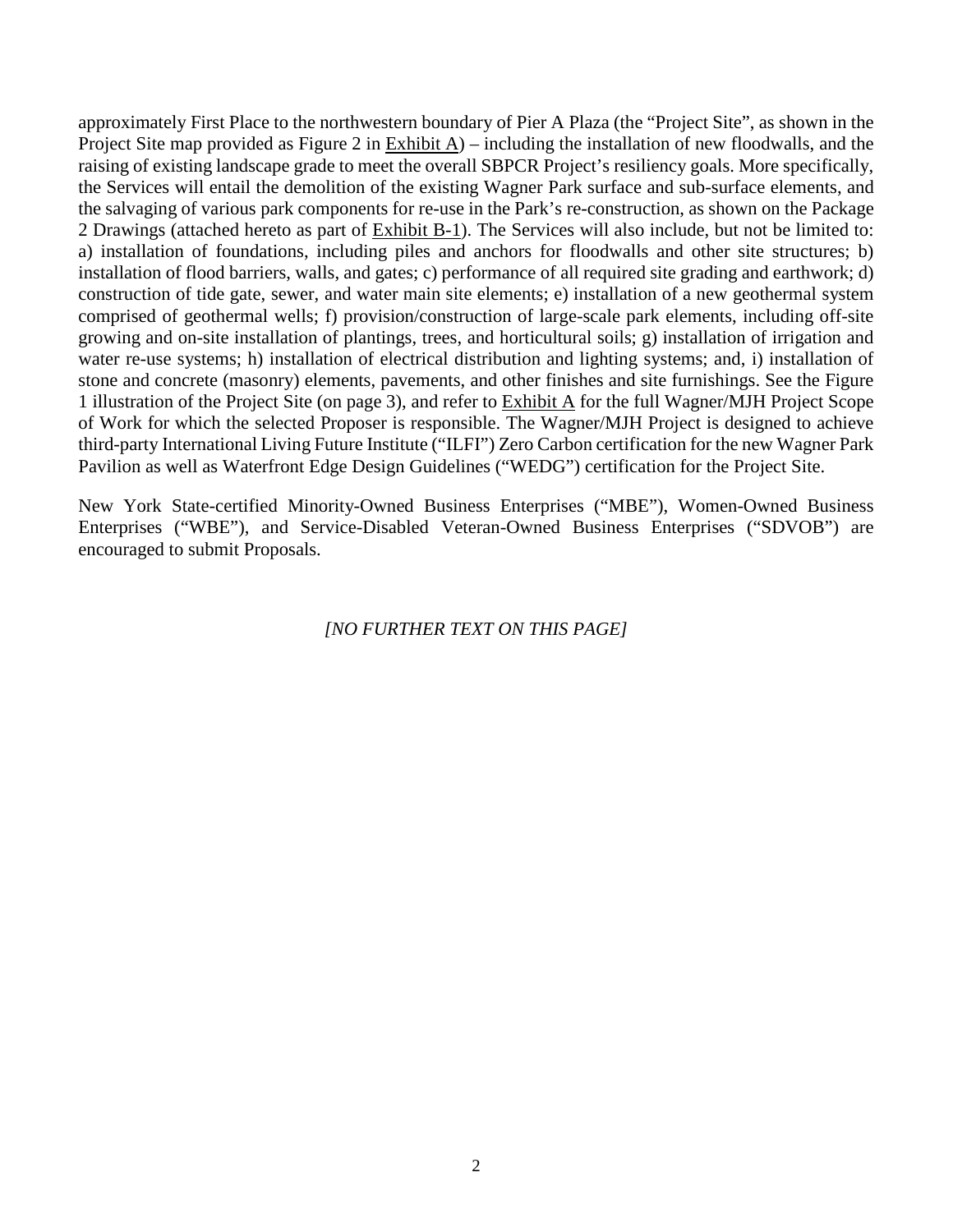*Figure 1: South Battery Park City Resiliency Wagner***/***MJH Project Site*



## **2.2 Anticipated Contract Term**

The anticipated term of the contract award pursuant to this RFP (the "Contract") will be thirty (30) months, inclusive of any required Wagner/MJH Project pre-construction and close-out tasks. The anticipated thirty (30)-month contract term would not include the selected Proposer's obligations under the anticipated one (1)-year period of the warranty of construction (commencing at Substantial Completion of the Project) or the selected Proposer's separate, limited obligation to perform any corrective work on the Wagner/MJH Project necessary for the SBPCR Project as a whole to achieve Federal Emergency Management Agency (FEMA) accreditation. The selected Proposer's specific obligations related to warranty work will be set forth in the BPCA's sample form of contract (the "Standard Form of Contract") which will be provided as an Addendum to this RFP (as noted in Exhibit H). BPCA reserves the right to terminate the Contract at any time, with or without cause, in accordance with the terms of the Contract.

## **2.3 Key Project Milestones**

The currently anticipated schedule for certain key Wagner/MJH Project milestones following Contract execution – inclusive of both the number of consecutive calendar days ("CCDs") and the number of months from BPCA's issuance to the selected Proposer of a Notice to Proceed ("NTP") – is shown in the table below. This Wagner/MJH Project schedule is subject to revision by any RFP addenda ("Addenda") to be issued following the issued by BPCA following the issuance of the RFP. The procurement schedule, concluding with the execution of the Contract, is set forth below in *Section 3.5 – Procurement Schedule*. While the Project Milestone Schedule in Table 2.1, below, represents a baseline for the anticipated Project completion date, Proposers that develop credible and innovative sequencing, phasing, and work completion methodologies to achieve these milestones earlier than these dates will be evaluated favorably as set forth in *Section 6.4 – Comparative Evaluation Criteria*.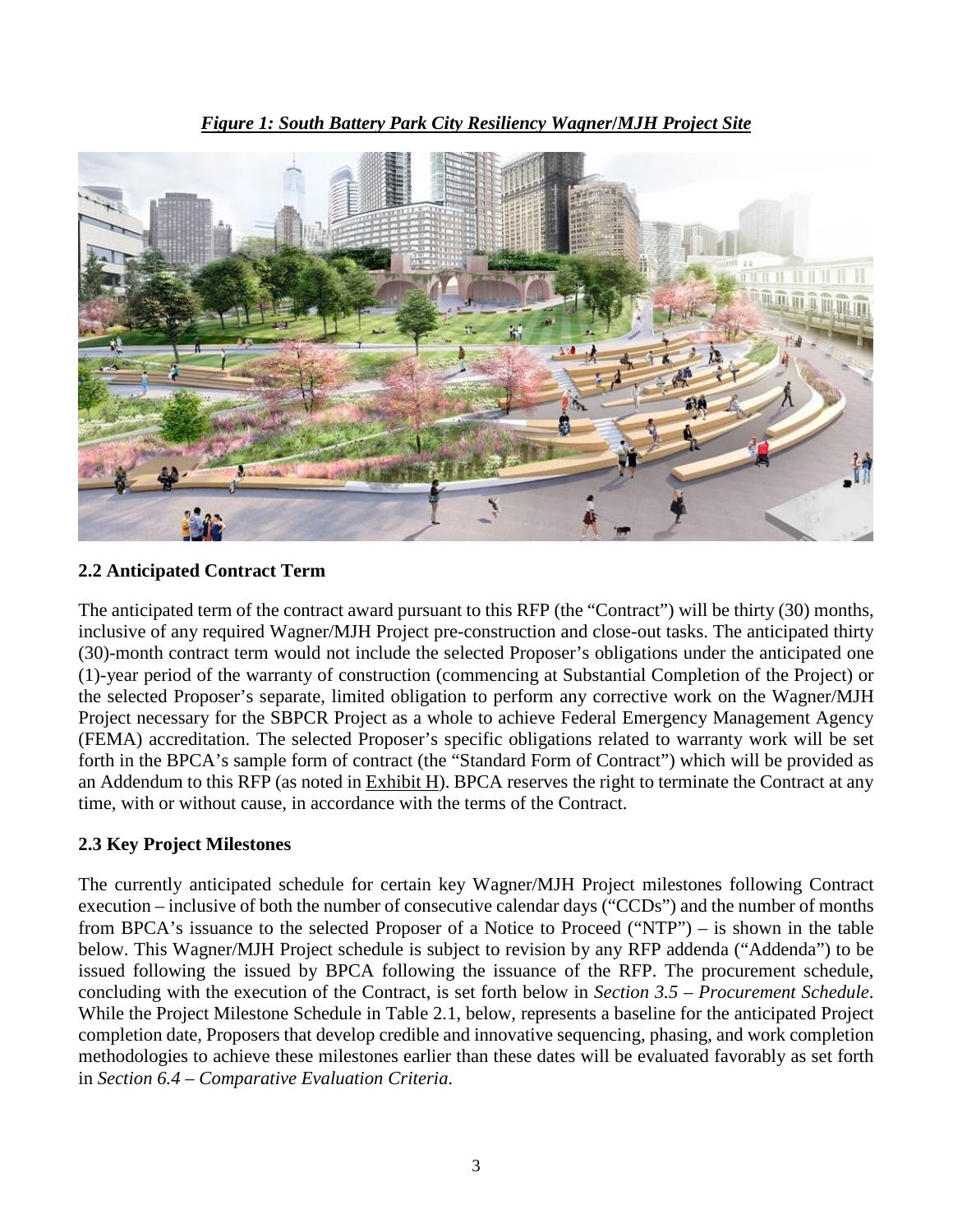| <b>Action</b>                 | <b>Dates/Times</b>                |
|-------------------------------|-----------------------------------|
|                               | Seven-hundred and twenty-nine     |
| <b>Substantial Completion</b> | (729) CCDs, or approximately      |
|                               | twenty-four (24) months, from NTP |
|                               | Eight-hundred and nineteen (819)  |
| <b>Final Completion</b>       | CCDs, or approximately twenty-    |
|                               | seven $(27)$ months, from NTP     |

**Table 2.1: Project Milestone Schedule**

## **2.4 RFP Minimum Experience Requirements**

The minimum experience requirements set forth below apply to the Proposer (the "Experience Requirements"). Compliance with these Experience Requirements will be determined solely by BPCA. Failure to comply with these Experience Requirements will result in rejection of the Proposal as nonresponsive. The selected Proposer must have successfully completed in a timely fashion at least three (3) heavy civil or park construction projects with individual construction contract values that exceed forty million dollars (\$40,000,000) each, within the last fifteen (15) consecutive years. The experience of the selected Proposer's principal(s) may be used to fulfill these Experience Requirements.

If the Proposer intends to subcontract any element(s) of the Services that exceed(s) thirty percent (30%) of the total value of the Services to a single subcontractor or sub-subcontractor (referred to herein as a "Key Subcontractor"), the proposed Key Subcontractor must likewise demonstrate compliance with the above-described Experience Requirements. Once approved, no substitution of a Key Subcontractor will be permitted, unless the qualifications of the proposed replacement have been approved in writing and in advance by BPCA.

## **2.5****BPCA Conflicts of Interest Policy**

Persons or entities may also be prohibited from joining or assisting a Proposer team based on conflicts of interest. Potential Proposers are directed to BPCA's conflict of interest policy available at https://bpca.ny.gov/wp-content/uploads/2015/03/BPCA-83083-v1-Code of Ethics - June 2017-.pdf. Individuals or entities included in, participating with or assisting a Proposer team in violation of this policy will be grounds for disqualification of the Proposer or rejection of its Proposal. Potential Proposers are further directed to BPCA's Procurement Guidelines available at [https://bpca.ny.gov/public](https://bpca.ny.gov/public-%20information/)[information/.](https://bpca.ny.gov/public-%20information/)

By executing *Qualification Form A – Transmittal Letter*, each Proposer will certify, represent, and warrant that Proposer has reviewed all of the engagements and pending engagements of Proposer and its proposed team members, and that no potential exists for any conflict of interest or unfair advantage. If a potential Proposer has any concern regarding a potential conflict of interest, including the appearance thereof, or its ability to execute *Qualification Form A*, such potential Proposer should contact the BPCA designated contact for this procurement (the "Designated Contact") and disclose all relevant facts. BPCA will review the disclosed information and make a final determination as to such potential Proposer's eligibility to be considered as a Proposer.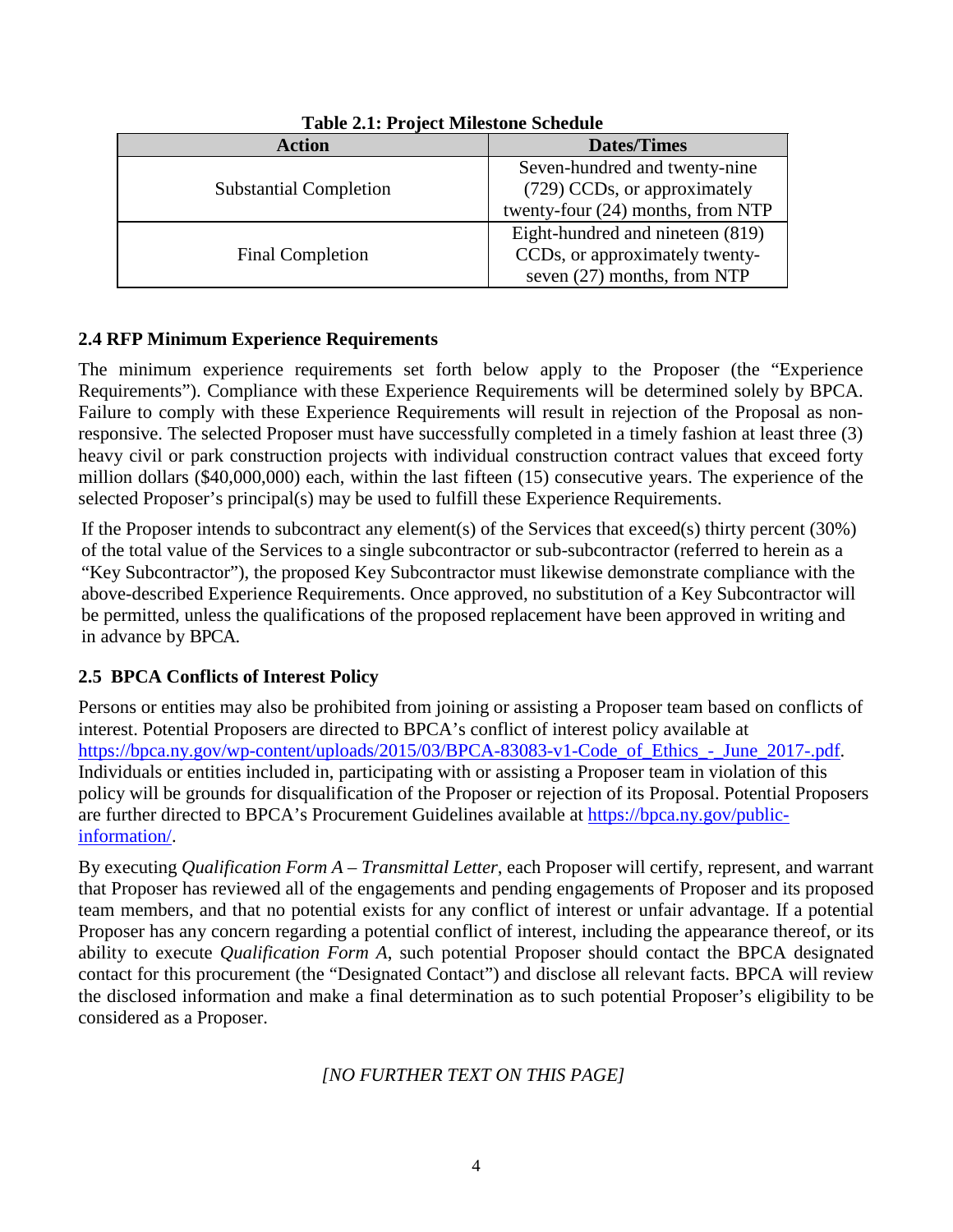#### **2.6 MBE/WBE/SDVOB Participation; Equal Employment ("EEO") Opportunity**

Contractor requirements and procedures for business participation opportunities for New York State certified MBEs/WBEs/SDVOBs and equal employment opportunity requirements relating to minority group members and women are attached as Exhibit F. For questions relating to MBE/WBE/SDVOB participation, joint ventures and sub-contracting goals *only*, please contact the "MBE/WBE/SDVOB Designated Contact" Justin McLaughlin Williams at [Justin.McLaughlin-Williams@bpca.ny.gov](mailto:Anthony.peterson@bpca.ny.gov) or 212- 417-2337.

## **2.7 Project Labor Agreement**

This Project will be subject to a Project Labor Agreement ("PLA") in accordance with Section 222 of the New York State Labor Law. The final, negotiated PLA (addressed in Exhibit I) will be incorporated into this RFP via an Addendum, upon completion of the document and prior to the due date for Proposals (the "Proposal Due Date," listed in Table 3.5 in *Section 3.5 – Procurement Schedule*, below).

## **2.8 Iran Divestment Act**

By submitting a Proposal, Proposers certify that they are not on the Prohibited Entities List and further certify that, if chosen as the selected Proposer, they will not utilize any subcontractor or sub-consultant that is identified on the Prohibited Entities List in connection with the Contract. Any violation of these certifications will be grounds for disqualification of the Proposer and rejection of its Proposal. The Contract will further specify remedial action BPCA may take in the event of a violation of these certifications by the selected Proposer.

### **3 PROCUREMENT PROCESS**

## **3.1 Procurement Process Overview**

BPCA intends to evaluate and score each submitted Proposal pursuant to the process, and utilizing the criteria, described in this RFP to determine which Proposal represents the best value to BPCA with respect to the delivery of the Project. BPCA may cancel or re-advertise this procurement at any time in its discretion.

#### **3.2 Informational Meeting**

BPCA will hold an informational meeting prior to the Proposal Due Date (the "Pre-Proposal Meeting") for potential Proposers regarding this RFP and the Project on the date and time indicated in *Section 3.5 – Procurement Schedule*. Attendance at this Pre-Proposal Meeting is not a mandatory pre-requisite to be considered as a Proposer, however it is encouraged. The Pre-Proposal Meeting will be held using a virtual platform. Potential Proposers are requested to RSVP for the meeting via e-mail to the Designated Contact by the date and time listed in *Section 3.5 – Procurement Schedule*. Access information along with instructions for how to join the virtual platform to be used for the Pre-Proposal Meeting will be provided to each potential Proposer submitting an RSVP for the meeting. **As stated in** *Section 3.5 – Procurement Schedule***, attendance at the Project Site walk-through is mandatory for all prospective Proposers; attendance at the Pre-Proposal Meeting is highly recommended, but not mandatory.**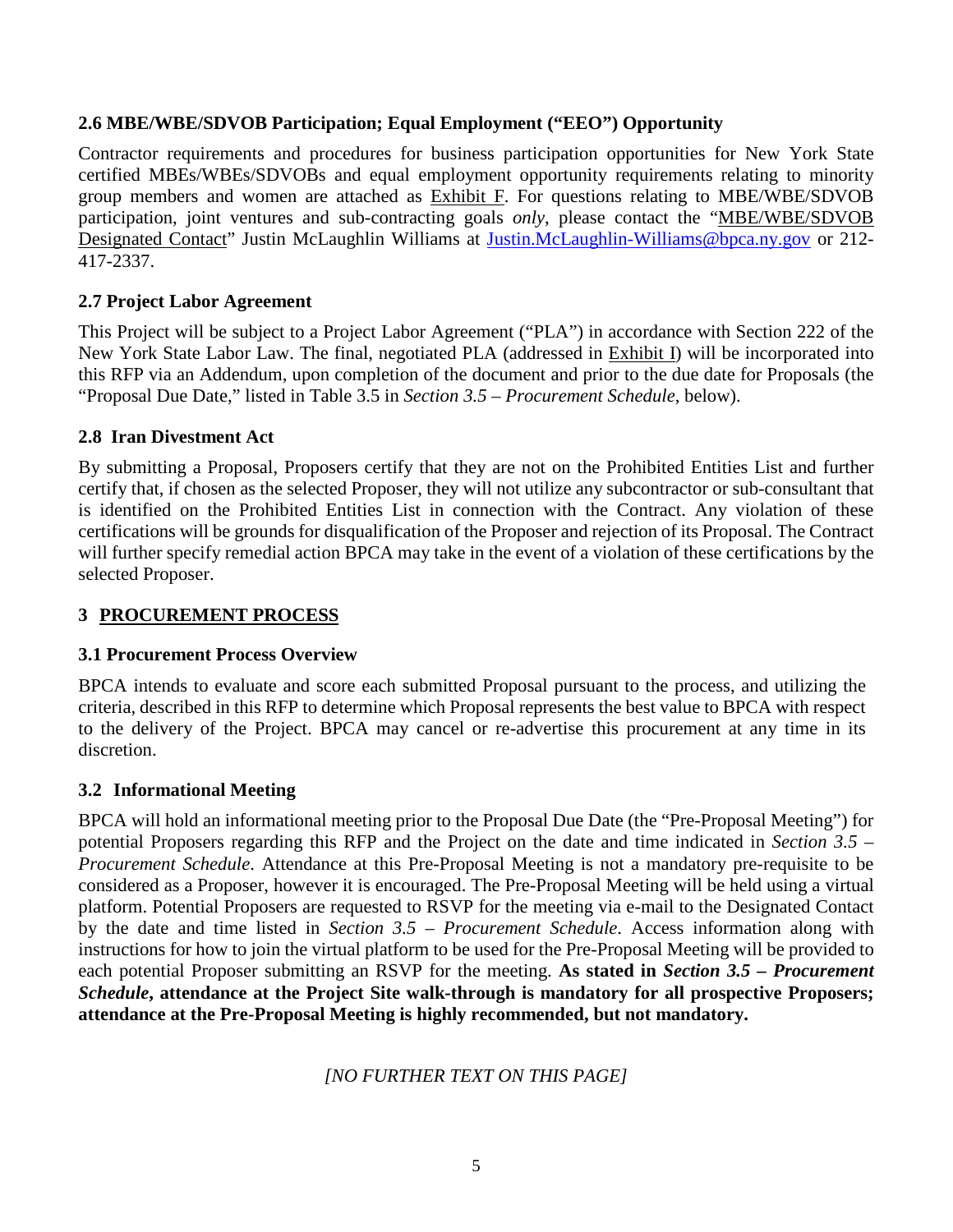#### **3.3 Communications Protocols**

#### **3.3.1 Communications to BPCA**

Questions and requests for clarification regarding this RFP must be submitted via email to the Designated Contact listed below.

For purposes of this RFP, the following individual is hereby identified as the Designated Contact and may respond to any email inquiry submitted in accordance with this Section 3.3.1:

Michael LaMancusa BPCA Assistant Contracting Officer michael.lamancusa@bpca.ny.gov

BPCA reserves the right to designate other individuals as a Designated Contact at any time during the course of the procurement process.

To be considered, all questions and requests must be received in writing via e-mail at the addresses designated above and by the date and time listed in *Section 3.5 – Procurement Schedule*. Written communications must include the requestor's name, e-mail address, and the Proposer represented. E-mails should include "SBPCR Wagner Park / Museum of Jewish Heritage Site Work Construction Services RFP" in the subject line.

#### **3.3.2 Communications from BPCA**

Each Proposer and potential Proposer has the sole responsibility for keeping informed of all Project information posted by BPCA to its website at [http://www.bpca.ny.gov/apply/rfp-opp/.](http://www.bpca.ny.gov/apply/rfp-opp/)

The BPCA website will be the primary means for BPCA to communicate Project and procurement-related matters to entities interested in participating in this procurement. Responses to all timely and appropriate questions, as well as any Addenda, will be posted to the BPCA website, and BPCA will use all reasonable efforts to post responses to Proposer questions before the deadline specified in *Section 3.5 – Procurement Schedule*. BPCA is not obligated to notify potential Proposers of the posting of any information to the BPCA website, including any Addenda. All Proposers are solely responsible for checking the BPCA website for relevant information and for complying with any Addenda. BPCA reserves the right to respond to questions submitted in accordance with *Section 3.3.1 – Communications to BPCA* via email from a Designated Contact.

No oral communications from a Designated Contact or any other individual will be binding on BPCA. BPCA disclaims the accuracy of any information derived from any source other than in writing and posted to the BPCA website or sent via e-mail from a Designated Contact in accordance with this Section 3.3.2, and the use of any such information is at the sole risk of the Proposer.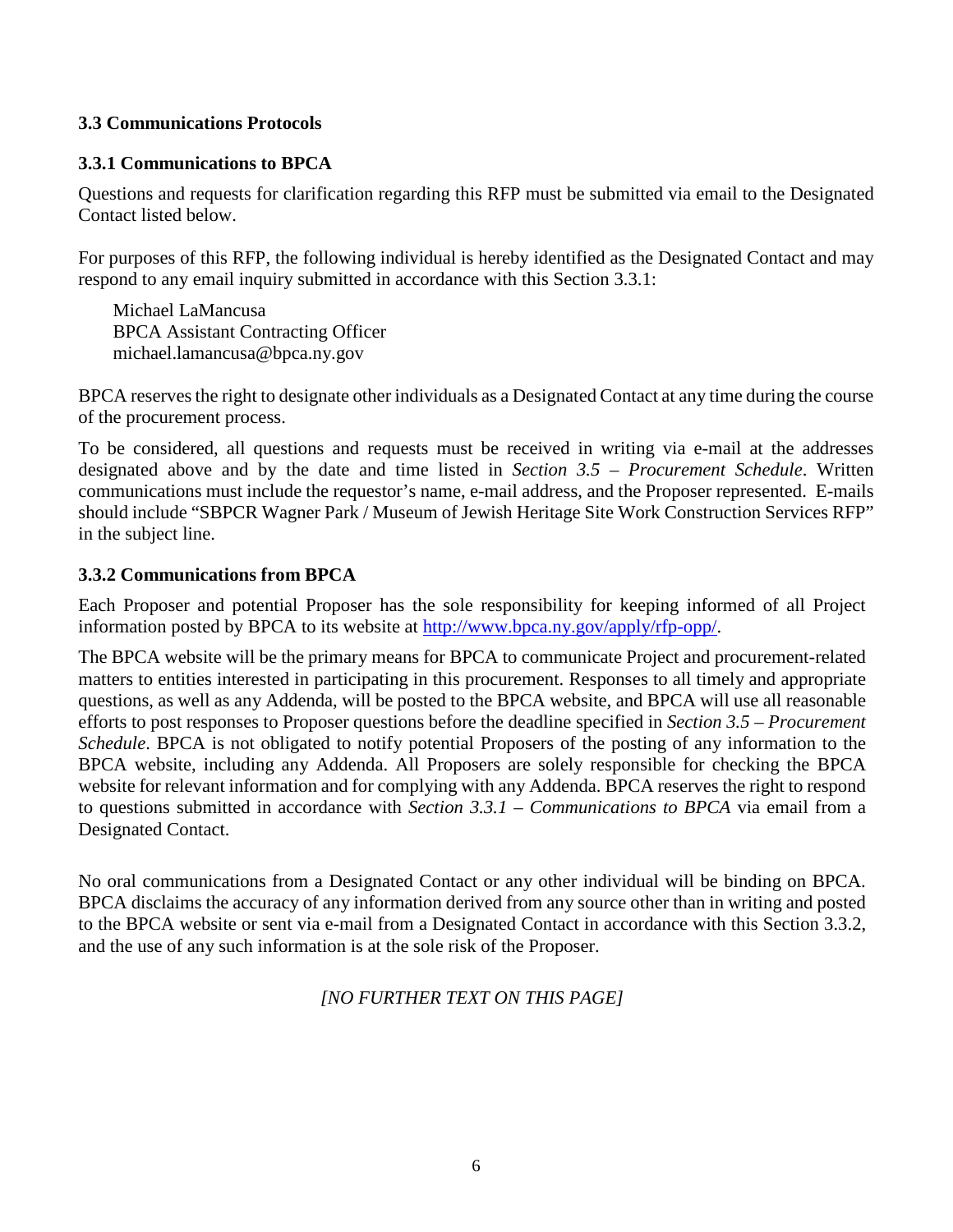#### **3.3.3 Restricted Period**

New York State Finance Law Sections 139-j and 139-k apply to this RFP and procurement process, restricting Proposer contact with BPCA and its representatives. Proposers are restricted from making contact (defined as oral, written, or electronic communications with BPCA under circumstances where a reasonable person would infer that a communication was intended to influence BPCA's conduct or decision with respect to a procurement) with anyone other than a Designated Contact during the period from the date of publication of the notice of this RFP in the New York State Contract Reporter through approval of the Contract or the cancellation of this procurement by BPCA. Employees of BPCA are required to record certain contacts during such restricted period – including, but not limited to, any oral, written, or electronic communications that could reasonably be seen as intended to influence BPCA's conduct or award under this RFP and procurement. Upon notice of an improper contact, BPCA will make a determination regarding the Proposer's eligibility to continue participating in this procurement process. Failure of a Proposer tocomply with these requirements may result in disqualification of the Proposer from the procurement process.

#### **3.4 Addenda**

BPCA reserves the right to revise or otherwise modify this RFP. Any such revision or modification will be made via an Addendum and posted to the BPCA website in accordance with *Section 3.3.2 – Communications from BPCA*. In issuing any Addendum, BPCA will take into consideration the Proposal Due Date and the time reasonably required for potential Proposers to account for the information included in the Addendum in preparing their Proposals.

#### **3.5 Procurement Schedule**

The procurement schedule for selection of a Proposer and awarding of the Contract pursuant to this RFP, is shown in the table below. This procurement schedule is subject to revision by any Addenda to be issued following BPCA's issuance of the RFP.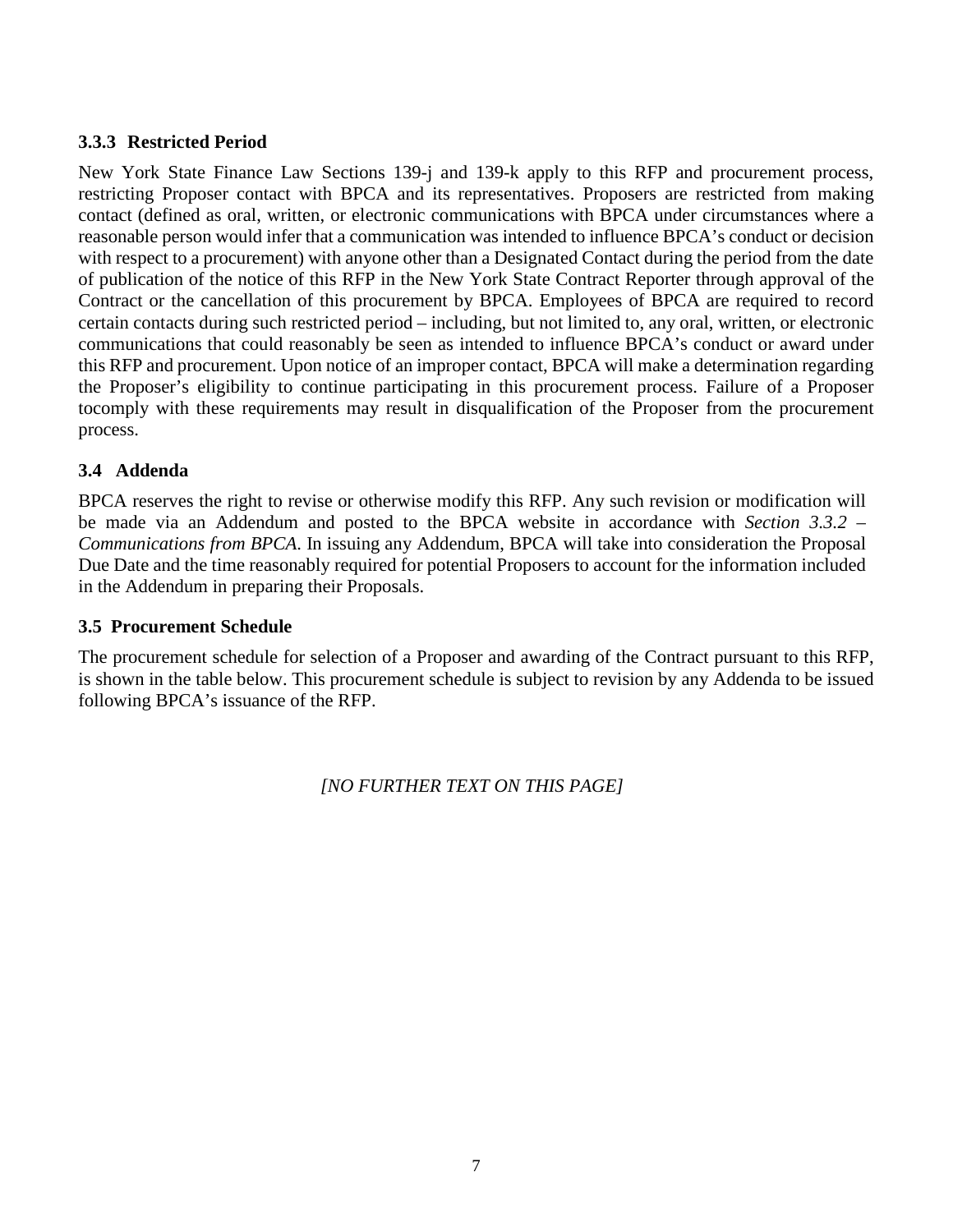| <b>Action</b>                                     | <b>Dates/Times (Eastern Time)</b> |  |
|---------------------------------------------------|-----------------------------------|--|
| <b>RFP</b> Issue Date                             | April 18, 2022                    |  |
| Pre-Proposal RSVP Date                            | April 25, 2022 by noon            |  |
| "Designated Contact": Michael LaMancusa,          | (by email only)                   |  |
| Assistant Contracting Officer at BPCA, at         |                                   |  |
| michael.lamancusa@bpca.ny.gov                     |                                   |  |
|                                                   |                                   |  |
| Pre-Proposal Meeting – VIRTUAL                    | April 28, 2022 at 11:00 am        |  |
| (highly recommended, but not mandatory)           |                                   |  |
| Wagner/MJH Project Site Walk-Through              | May 2, 2022 at 10:00 am           |  |
| ( <i>mandatory</i> )                              |                                   |  |
| Assembly point: front of 36 Battery Place;        |                                   |  |
| attendance limited to 3 attendees from each       |                                   |  |
| company/firm. Please arrive at least fifteen (15) |                                   |  |
| minutes prior to meeting time.                    |                                   |  |
| Deadline to Submit Questions to BPCA (All         | May 23, 2022 by 5:00 p.m.         |  |
| questions regarding this RFP should be submitted  | (by email only)                   |  |
| in writing via email to the "Designated Contact": |                                   |  |
| Michael LaMancusa, Assistant Contracting          |                                   |  |
| Officer at BPCA, at                               |                                   |  |
| michael.lamancusa@bpca.ny.gov                     |                                   |  |
| BPCA's Response to Substantive Questions          | June 1, 2022                      |  |
| <b>Proposal Due Date</b>                          | June 22, 2022 by 1:00 p.m.        |  |
| <b>Approximate Contract Start Date</b>            | <b>August 2022</b>                |  |

## **Table 3.5: Procurement Schedule**

#### **3.6 Interviews**

BPCA may opt to invite any or all of the Proposers to participate in one or more interviews with the internal selection committee that BPCA appoints for the awarding of the Contract associated with this RFP (the "Selection Committee"). Interviews may be conducted for any reason determined appropriate by BPCA, including to further assess the Proposer's capability to perform the Services or to seek information related to any evaluation criterion. If BPCA elects to conduct interviews, applicable Proposers will be notified in writing with relevant instructions. Participation in any such interviews will be required. BPCA reserves the right to limit the number of Proposers to be interviewed, and to require specific key Proposer personnel ("Key Personnel") and/or Key Subcontractors to participate in the interview (both Key Personnel and Key Subcontractors are collectively referred to herein as "Key Proposer Team Members").

#### **3.7 Expenses of the Proposers**

BPCA accepts no liability for the costs or expenses incurred by the Proposers in responding to this RFP, in providing responses to clarification requests, in making re-submittals, in participating in any interviews or in connection with any other activities included as part of this procurement process. Each Proposer that enters into the procurement process shall prepare the required materials and submittals at its own expense and with the express understanding that they cannot make any claims whatsoever for reimbursement from BPCA or from any of its employees, advisors or representatives for the costs and expenses associated with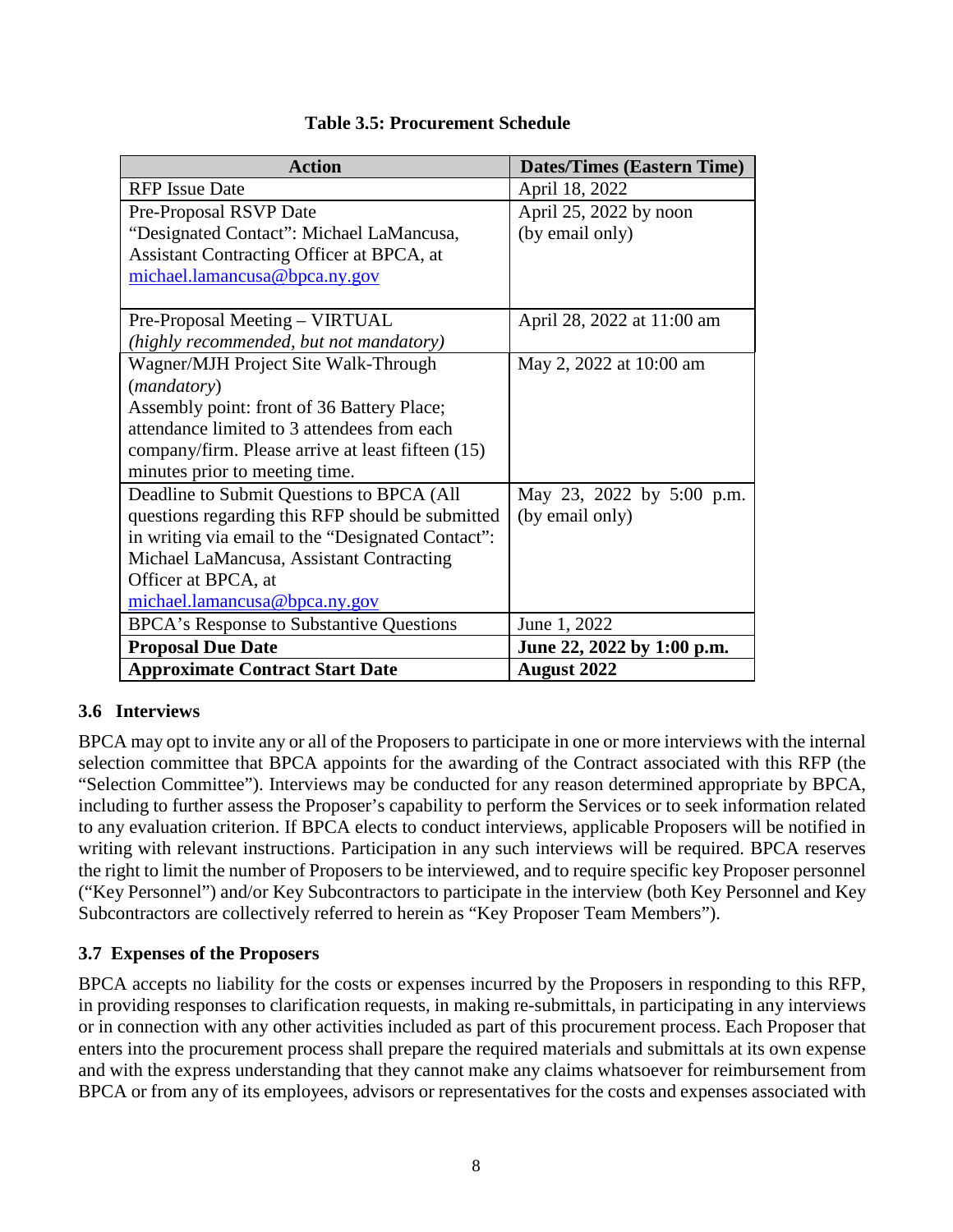the process, including, but not limited to, costs of preparation of the Proposal, loss of anticipated profits, loss of opportunity or for any other loss, cost or expense.

## **3.8 Intellectual Property Rights**

By submitting an Proposal, the Proposer acknowledges and agrees that BPCA shall have the right to use (or permit the use of) all Proposal materials submitted pursuant to this RFP, including the data, information, concepts, and ideas contained therein, for all purposes associated with the continued development, implementation, operation, or expansion of the Project. By submitting a Proposal, the Proposer acknowledges and agrees that BPCA shall have the right to use (or permit the use of) all Proposal materials submitted pursuant to this RFP, including the data, information, concepts, and ideas contained therein, for all purposes associated with the continued development, implementation, operation or expansion of the Project. Notwithstanding the foregoing, BPCA agrees that any such use of Proposal's by BPCA without the applicable Proposer's verification or adaptation for the specific purpose intended shall be at the sole risk of BPCA.

Intellectual property rights with respect to information submitted pursuant to the Contract will be subject to the terms and conditions of the Contract.

## **3.9 Freedom of Information Law**

All information submitted in response to this RFP is subject to the Freedom of Information Law ("FOIL"), which requires public access to certain documents possessed by BPCA, unless a specific exemption applies. Proposers are responsible for identifying any information in their respective RFPs considered to be confidential and exempt from FOIL. However, BPCA is obligated to disclose information consistent with the requirements of FOIL, New York State Public Officer's Law Section 87.

In order to assist BPCA in complying with any disclosure request, Proposers seeking to protect any information contained in their Proposals from disclosure must do the following:

- (a) Clearly mark all confidential information as such in its Proposal at the time such Proposal is submitted and include a cover sheet stating "DOCUMENT CONTAINS CONFIDENTIAL INFORMATION" and identifying each section and page which has been so marked;
- (b) Include a statement with its Proposal justifying the Proposer's determination that the marked information is confidential and exempt from FOIL; and submit a copy of the full Proposal that has all confidential information redacted from the Proposal and label such copy of the Proposal: "Proposal Public Copy".

No information shall be marked as confidential unless the Proposer has a reasonable basis for determining that such information is exempt under FOIL. In the event information marked as confidential or otherwise redacted from the submitted public copy of the Proposal is requested for release under applicable law, BPCA may release such information unless, prior to such release, the Proposer secures a protective or other appropriate order from a court of competent jurisdiction enjoining the release of the information. BPCA intends to use reasonable efforts to notify a Proposer prior to the release of any such information, but is under no obligation to do so. BPCA will not under any circumstance be responsible for securing a protective order or other relief enjoining the release of information marked confidential in any Proposal, nor will BPCA be in any way financially responsible for any costs associated with securing any such order or for any loss associated with the release of information marked confidential or otherwise. BPCA makes no representation or warranty as to the ability of any Proposer to secure a protective order or other relief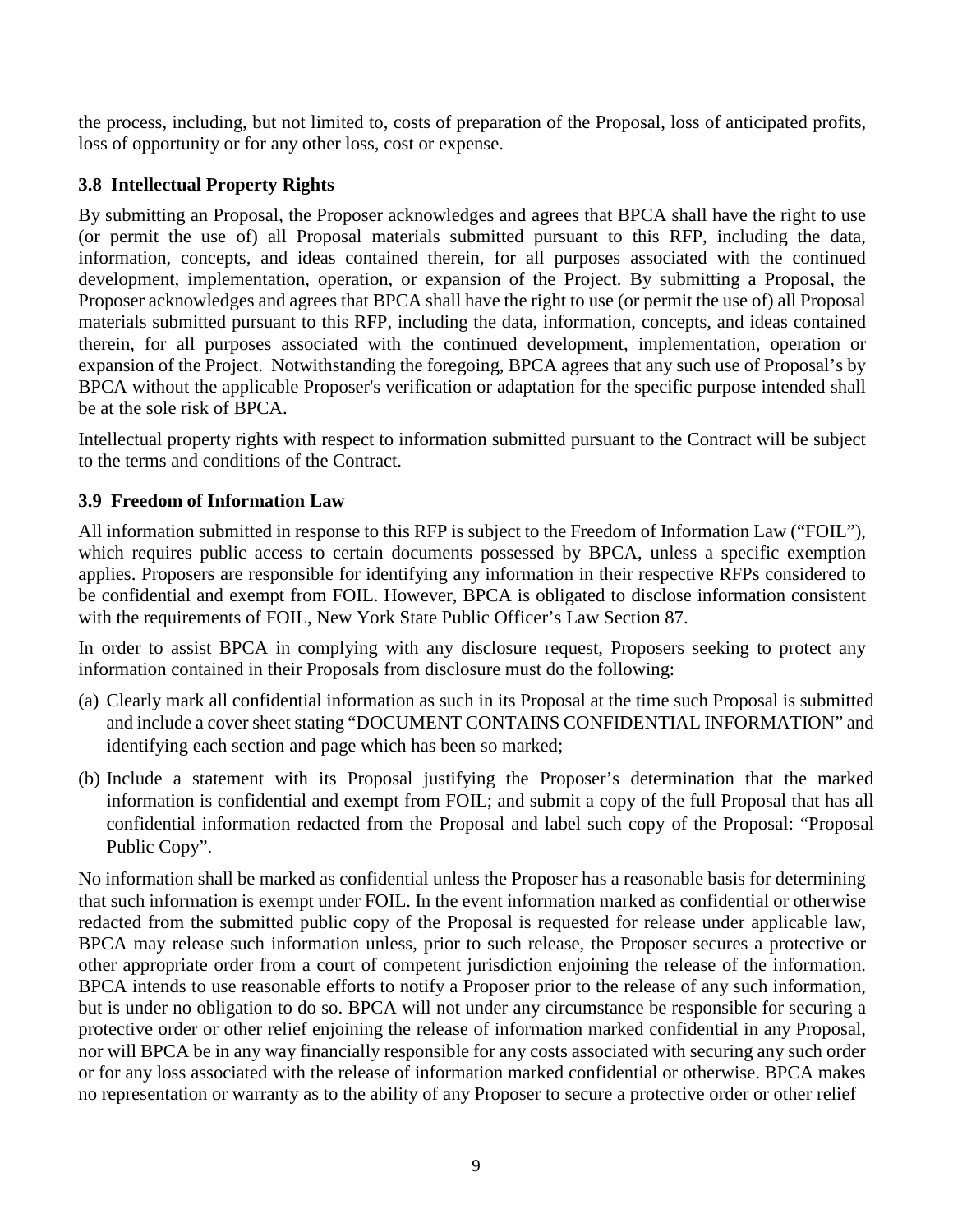enjoining the release of information marked confidential.

#### **3.10 Non-Collusion**

By submitting an Proposal, Proposers warrant and represent that any ensuing decision or contract has not been and will not be solicited or secured directly or indirectly in a manner contrary to the laws of New York State, and that said laws have not been violated and shall not be violated as they relate to this procurement or the Contract by any conduct, including the paying or giving of any fee, commission, compensation, gift, or gratuity or consideration of any kind, directly or indirectly, to any member of the board of directors, employee, officer or official of BPCA.

#### **3.11 BPCA's Reserved Rights**

Throughout the procurement process, BPCA reserves the right, at its sole discretion, to: (a) Appoint the members of the Selection Committee;

- (b) Investigate the qualifications of any Proposer;
- (c) Seek or obtain data from any source related to the Proposals;
- (d) Require confirmation of information furnished by a Proposer;
- (e) Hold interviews, meetings and conduct discussions and correspondence with one or more Proposers to seek an improved understanding and evaluation of the Proposals;
- (f) Require additional information from a Proposer concerning its Proposal;
- (g) Subject to any required approvals by the relevant property owners/operators, visit and examine any of the projects referenced in the Proposals, to observe and inspect the operations at these projects;
- (h) Seek and receive clarifications and conduct negotiations with respect to any Proposal;
- (i) Require additional evidence of qualifications to perform the Services;
- (j) Modify the procurement process;
- (k) Waive minor deficiencies or irregularities in a Proposal;
- (l) Disqualify any Proposer that fails to comply with this RFP, submits a nonconforming, non-responsive, incomplete, inadequate, or conditional Proposal, or is otherwise deemed during any stage of the procurement process to be unqualified or unable (due to inadequate financial capacity, litigation, past performance, or otherwise) to perform the Contract Services;
- (m) Re-score a Proposal in the event a Proposer substitutes a Key Proposer Team Member;
- (n) Supplement, amend or otherwise modify this RFP via Addendum, including the modification of any dates set or projected in this RFP;
- (o) Reject any or all of the Proposals;
- (p) Issue a new RFP;
- (q) Issue a request for best and final offers (BAFOs) to any Proposer(s);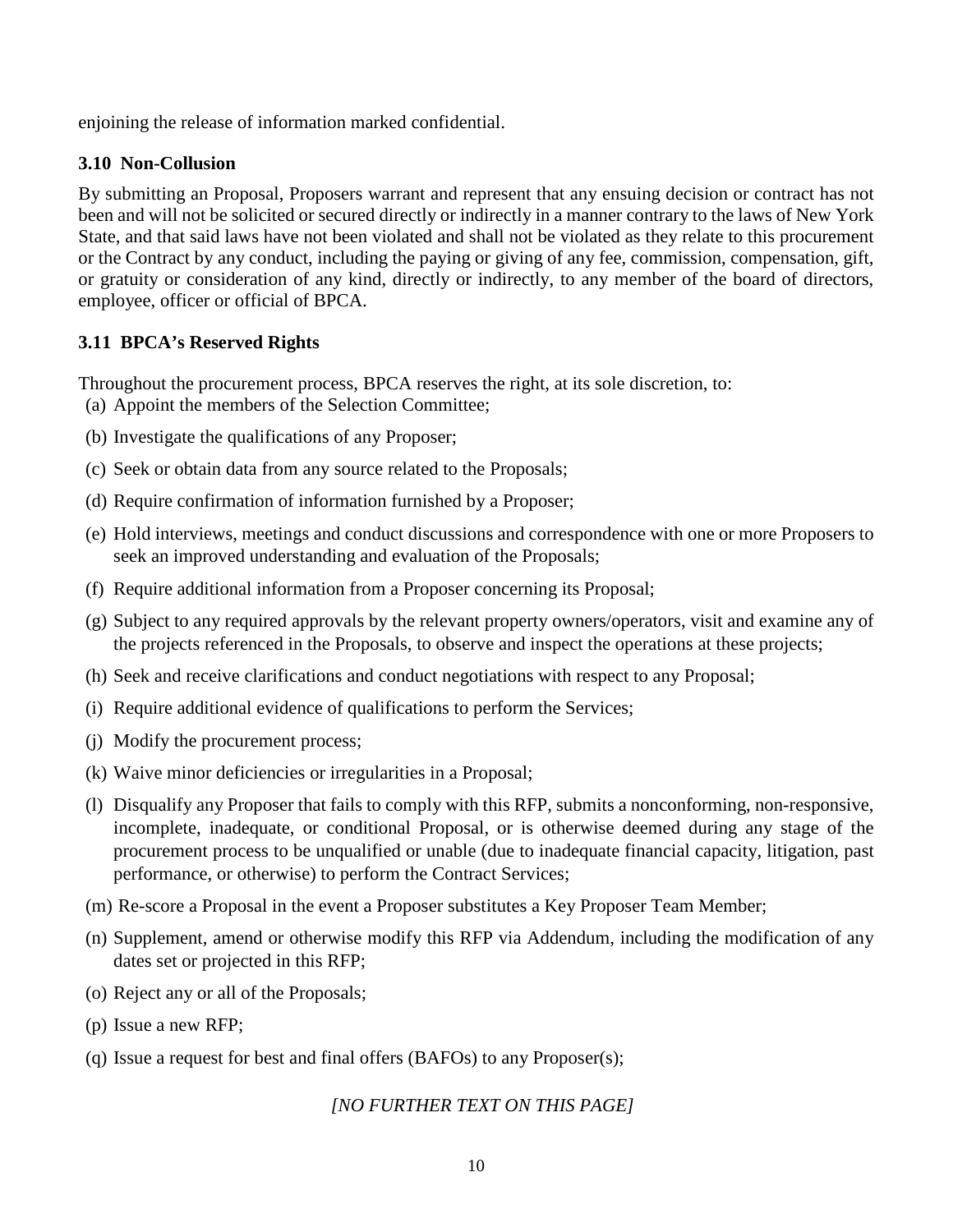- (r) Cancel the Contract signed by the selected Proposer but not yet executed by BPCA;
- (s) Not issue any NTP after execution of the Contract; and/or,
- (t) Take any action affecting the RFP process or the Project that would be in the best interests of BPCA.

The foregoing reserved rights are in addition to, and shall not serve to limit, any of the specific rights and conditions set forth in this RFP.

## **4 PROPOSER TEAMING REQUIREMENTS**

#### **4.1 Team Continuity and Changes to Organizational Structure**

Following submittal of the Proposal, those firms identified by the Proposers as Key Proposer Team Members may not be removed or replaced without the prior notice to BPCA. BPCA reserves the right to disqualify a Proposer if a Key Proposer Team Member is removed or replaced without notice to BPCA. BPCA further reserves the right to re-score a Proposal, consistent with the criteria set forth in Package 2, if a Proposer substitutes a Key Proposer Team Member.

## **4.2 MBE/WBE/SDVOB Participation, Joint Ventures, and Sub-contracting Goals**

The requirements and procedures for business participation opportunities for New York State certified MBEs/WBEs/SDVOBs and equal employment opportunity requirements relating to minority group members and women for this RFP are attached as Exhibit F. The requirements set forth in Exhibit F are material requirements of this RFP, and failure to comply with any requirement set forth therein may result in a Proposer's disqualification from the RFP process.

#### **4.3 Encouraging Use of New York State Businesses in Contract Performance**

New York State businesses have a substantial presence in State contracts and strongly contribute to the economies of the State and the nation. In recognition of their economic activity and leadership in doing business in New York State, Proposers are strongly encouraged and expected to consider State businesses in the fulfillment of the requirements of the Contract. Such partnering may be as subcontractors, suppliers, protégés, or other supporting roles.

Proposers are strongly encouraged, to the maximum extent practical and consistent with legal requirements, to use responsible and responsive New York State businesses in purchasing commodities that are of equal quality and functionality and in utilizing services and technology. Furthermore, Proposers are reminded that they must continue to utilize small, minority and women-owned businesses, consistent with current New York State law.

Utilizing New York State businesses in State contracts will help create more private sector jobs, rebuild State infrastructure, and maximize economic activity to the mutual benefit of the contractor and its State business partners. New York State businesses will promote the selected Proposer's optimal performance under the Contract, thereby fully benefiting public sector programs that are supported by associated procurements.

Public procurements can drive and improve New York State's economic engine through promotion of the use of State businesses by its contractors. New York State therefore expects bidders/Proposers to provide maximum assistance to State businesses in their contracts. The potential participation by all kinds of New York State businesses will deliver great value to the State and its taxpayers.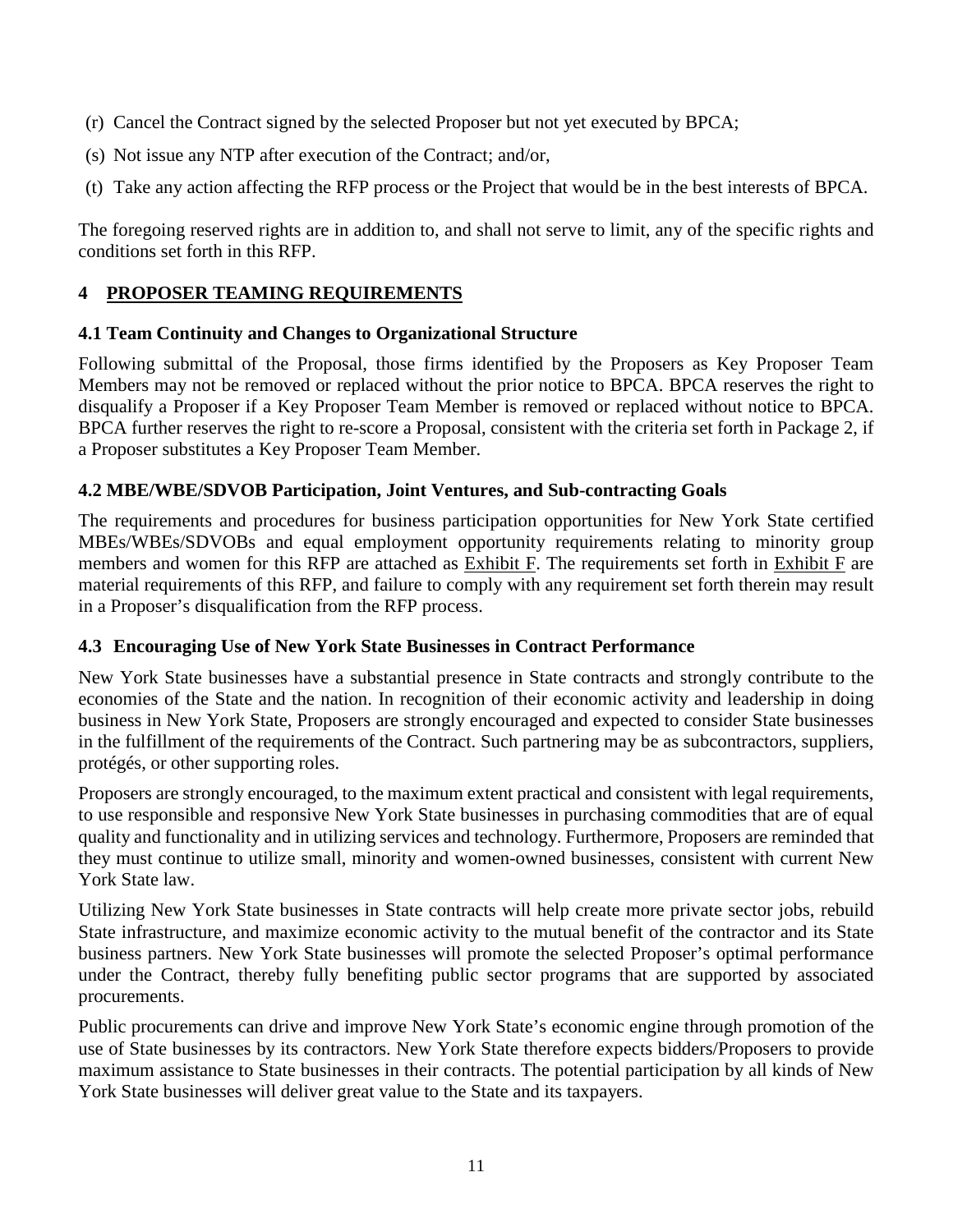## **5 PROPOSAL SUBMITTAL REQUIREMENTS**

### **5.1 General Instructions**

Proposers must follow the requirements stated in this RFP. Adherence to these requirements will ensure a fair and objective analysis of each Proposal. Proposals that do not meet the Technical Proposal Submittal Requirements (attached hereto as Exhibit D) may be deemed to be non-responsive and may be rejected.

As a general matter, the Proposal should provide a clear, concise description of the Proposer's qualifications and Project approach to satisfy the requirements of this RFP.

## **5.2 Proposal Format and Content**

The Proposal must be formatted in the manner, and include the information required by, the Technical Proposal Submittal Requirements (attached hereto as Exhibit D). Such information shall be presented and organized in the same manner as set forth in such Submittal Requirements.

## **5.3 Technical and Cost Proposal Submissions**

## **5.3.1 Technical Proposal Submission**

Each Proposer shall submit the technical portion of its Proposal (the "Technical Proposal") in both of the following mediums:

- Two USB flash drives, each containing an electronic copy of the Proposal in the form of a single Adobe Portable Document Format (PDF) file with the package number and sections bookmarked; and,
- One unbound, original hard copy.

Proposers seeking to protect any information contained in their Technical Proposals from disclosure pursuant to *Section 3.9 – Freedom of Information Law* shall also submit an additional USB flash drive of the redacted Proposal in a PDF file, labeled in accordance with Section 3.9.

The unbound, original, hard copy and USB flash drives shall be packed together in one sealed package for delivery to BPCA at the following address on or before the Proposal Due Date:

Battery Park City Authority

200 Liberty Street  $24<sup>th</sup>$  Floor New York, NY 10281 *Attention*: Michael LaMancusa, Assistant Contracting Officer

The outside of the sealed package shall be clearly identified, labeled, and addressed with the following:

- A return address including the Proposer's name, contact person's name, and mailing address;
- The address of the BPCA Designated Contact, as indicated above;
- The name of the submission: "Technical Proposal South BPC Resiliency Project, Wagner Park / Museum of Jewish Heritage Site Work Construction Services"; and,
- The date of the Proposal submission.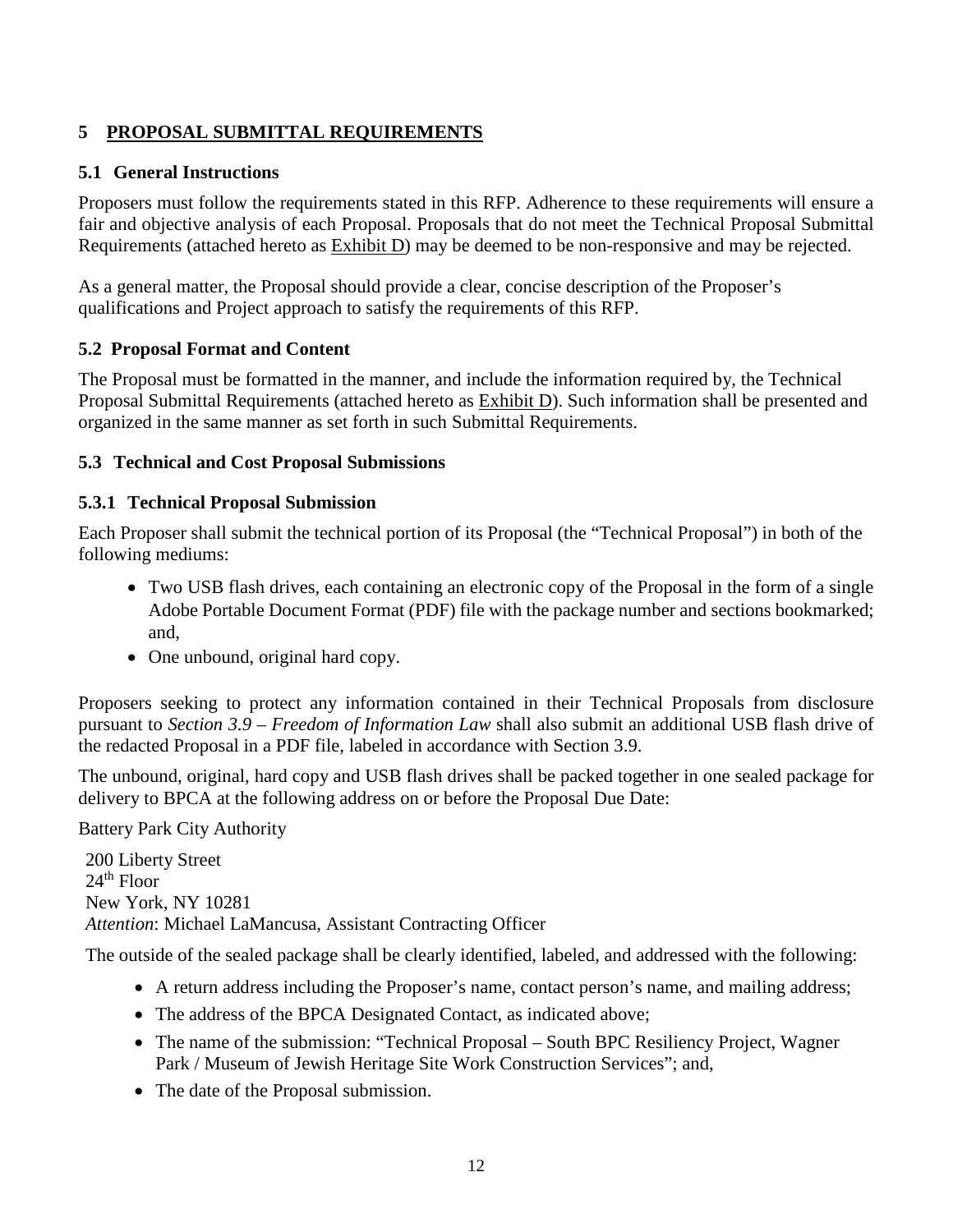The Technical Proposal shall include all required Qualification Forms (attached hereto as Exhibit E) as well as all other requirements of the Technical Proposal (attached hereto as Exhibit D). No cost proposal information shall be included in the Technical Proposal. Please note that Proposals received after the time indicated in *Section 3.5 – Procurement Schedule* on the Proposal Due Date will not be considered.

## **5.3.2 Cost Proposal Submission**

Each Proposer shall submit the cost portion of its Proposal (the "Cost Proposal") in the following form via email to the following email address[: costproposals@bpca.ny.gov.](mailto:costproposals@bpca.ny.gov) The email must be clearly labeled "Cost Proposal – South BPC Resiliency Project, Wagner Park / Museum of Jewish Heritage Site Work Construction Services".

Each Proposer shall submit the Cost Proposal organized, separated and labeled in accordance with the below guidance.

The Cost Proposal Submission, shall consist of the following elements:

- A firm pricing offer to BPCA, valid for the duration of the Contract, using BPCA's template cost proposal form (the "Form of Cost Proposal," attached hereto as Exhibit C-1). The offer shall be executed by the Proposer or by its legally authorized representative. If the Proposer is a joint venture or a partnership, the offer shall be executed by all joint venture members or all general partners, as applicable.
	- o Bid Breakdown Form: BPCA's template bid breakdown form (the "Form of Bid Breakdown," attached hereto as Exhibit C-2), must be completed filled out by the Proposer. Proposals prices are to be filled out in figures. In case of any discrepancy between the two (2), the price in words will generally be considered to be the bid price;
	- o Price in US dollars (\$);
	- o A lump-sum price for each cost item on the Form of Bid Breakdown;
	- o The lump-sum amount for each cost item shall be the total price to complete all work for that cost item in accordance with the Project requirements which may include such planning, management, overhead, design, materials, labor, use of tools and equipment, hazardous material and environmental inspections and remediation, utility work, and other work as required to complete such work and such costs necessary to integrate the work with the work of other cost items except those costs included in other cost items; and the total value of the lump-sum amount for each cost item, subject to negotiations, and inclusive of the allowance items set forth in the Form of Bid Breakdown. The negotiated Cost Proposal will become the total Contract Price, as agreed to by BPCA, once the Contract is awarded.

Unless otherwise and explicitly indicated on specific Forms, the supplied Forms are not to be altered. Alterations to the Form of Cost Proposal will only be permitted where expressly allowed by BPCA. Failure to provide the requested information on the Form of Cost Proposal and in the format specified, may result in BPCA declaring the Cost Proposal non-responsive. Additionally:

- All required information must be contained in the Form of Cost Proposal;
- Photographs or external web links are not to be included in the Form of Cost Proposal;
- Additional lines or pages only allowed when indicated on the Form of Cost Proposal.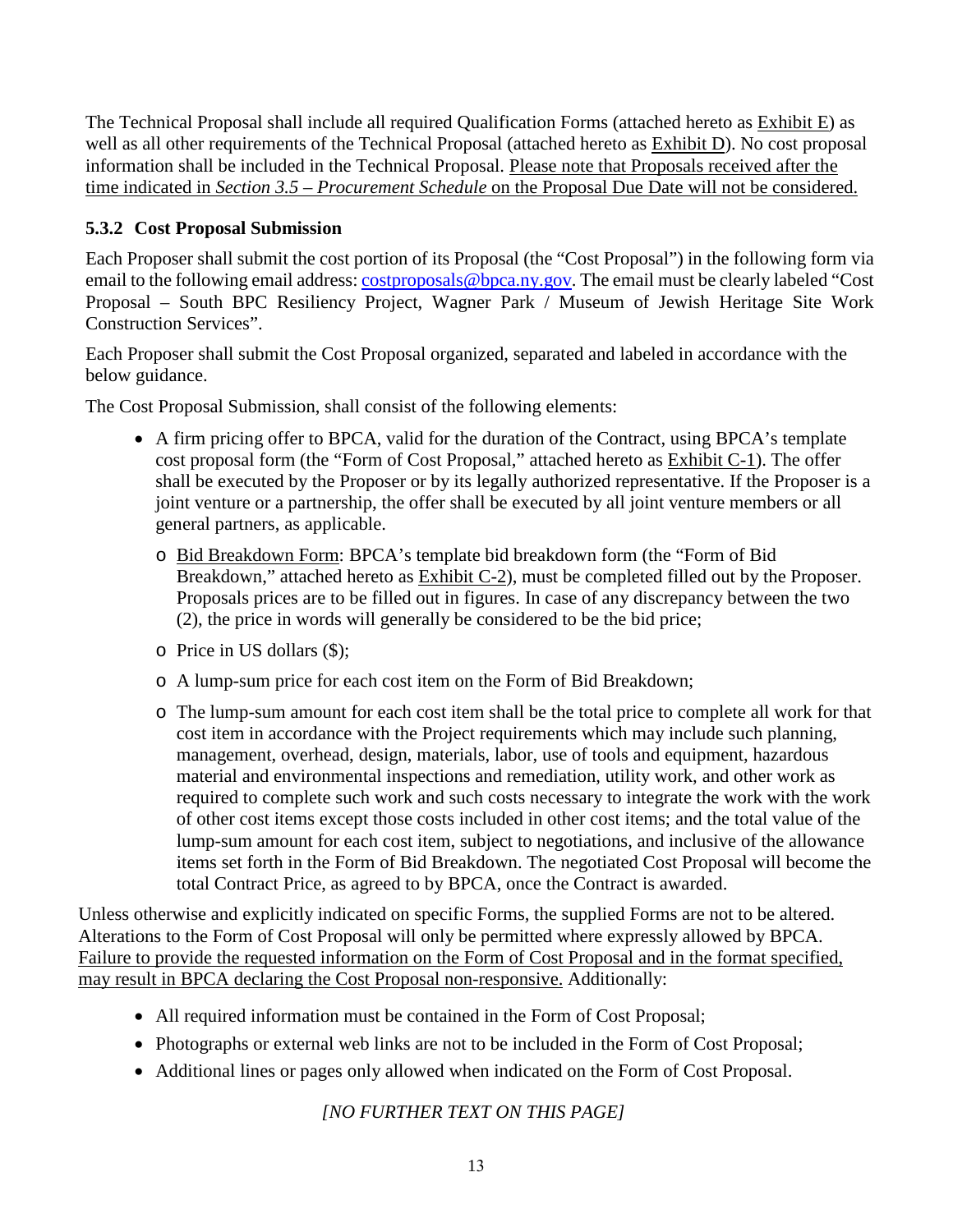#### **5.4 Amendment or Withdrawal of Proposals**

A Proposer that submits an Proposal prior to the Proposal Due Date may amend its Proposal by submitting an amended Proposal, clearly labeled "Amended Technical Proposal – South BPC Resiliency Project, Wagner Park / Museum of Jewish Heritage Site Work Construction Services" as long as the amended Proposal is submitted on or before the time indicated in *Section 3.5 – Procurement Schedule* on the Proposal.

Due Date. Any such amended Proposal shall be submitted in accordance with *Section 5.3.1 – Technical Proposal Submission*. A Proposer may withdraw its Proposal at any time before the time listed in Section 3.5 on the Proposal Due Date by delivering a written request for withdrawal to the Designated Contact. Individuals submitting any amendment to a Proposal or seeking to withdraw a Proposal will, if requested by a Designated Contact, provide the Designated Contact with evidence that the individual is an authorized representative of the Proposer.

#### **6 PROPOSAL EVALUATION AND SELECTION**

#### **6.1 Selection Committee**

BPCA will appoint members of the Selection Committee (previously defined above, in *Section 3.6 – Interviews)* on or before the Proposal Due Date listed in *Section 3.5 – Procurement Schedule*, above. While only Selection Committee members will score Proposals, the Selection Committee may consult with other BPCA employees or officials and with its technical consultants and advisors in the evaluation of Proposals.

#### **6.2 General Evaluation Procedure**

The Selection Committee will review and evaluate the Proposals according to the requirements and criteria outlined in this Section. If a Proposal is responsive (per *Section 6.3 – Responsiveness Review*, below), the Selection Committee will evaluate Proposals in accordance with the evaluation criteria set forth in *Section 6.4 – Comparative Evaluation Criteria*, below. Reference checks and any post-Proposal submittal interviews will inform BPCA in scoring the Technical Proposal but will not be separately scored. The Evaluation Committee reserves the right to revise scores of the Technical Proposals based on clarifications received during any post-Proposal interviews. The Technical Proposal and the Cost Proposal, as set forth in *Section 5.3 – Technical and Cost Proposal Submissions* will be separately evaluated.

In general, the Proposal selection process will be conducted as follows:

BPCA will open the technical portion of the Proposals;

(a) BPCA will review the Proposals to determine if they are responsive;

- (b) For those Proposals that are determined to be responsive, the Proposals will be scored (one hundred (100) total points possible) by the Selection Committee using the Proposal criteria established in this RFP;
- (c) Upon completion of the initial scoring of the technical portion of the Proposals, the cost portion of the Proposals will be distributed to the Selection Committee;
- (d) One or more Proposers may be invited to interview with the Selection Committee;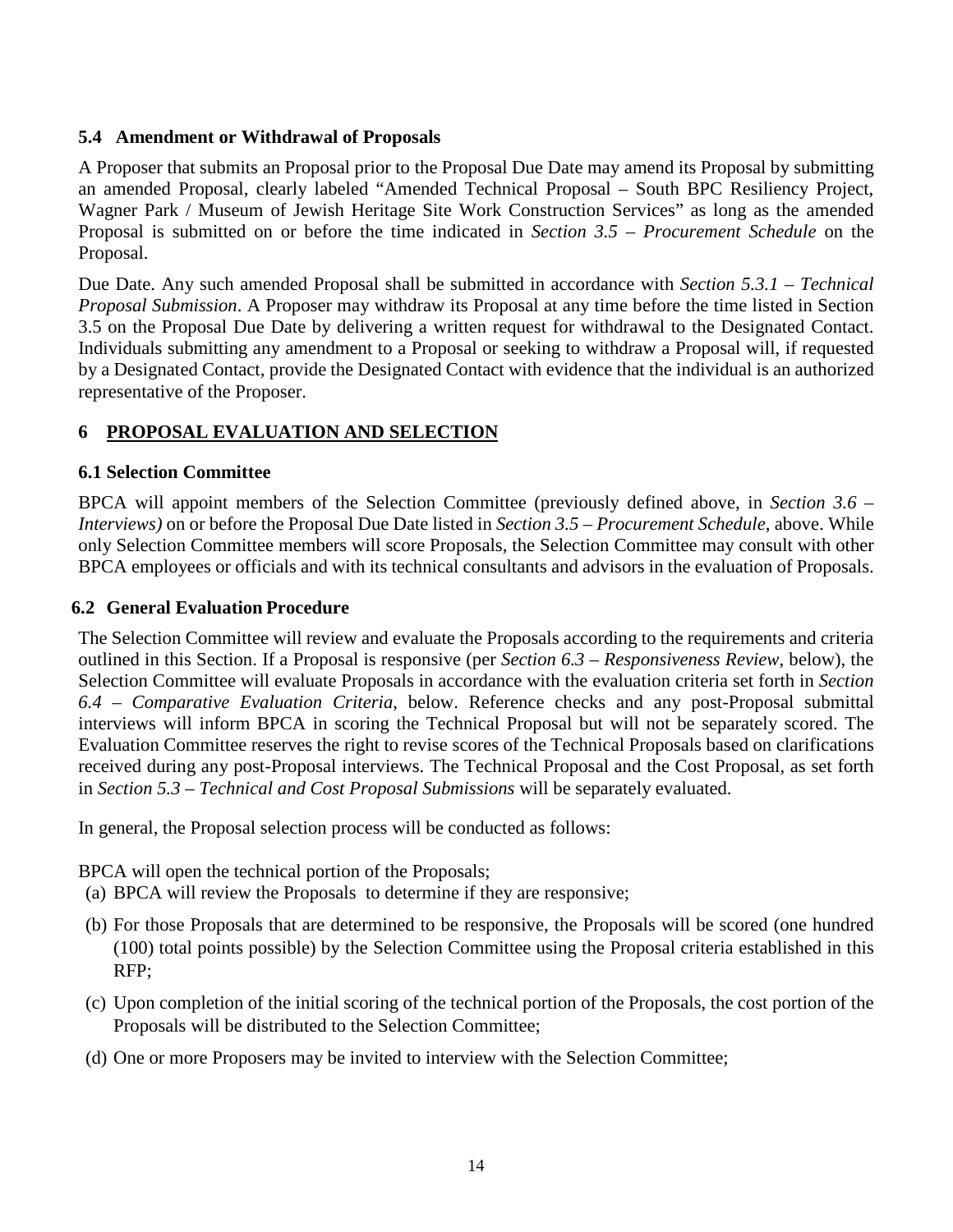- (e) If interviews are conducted, one or more additional rounds of scoring may be conducted following the interviews by the Selection Committee;
- (f) In the event that any best and final offer requested by BPCA includes new technical information, an additional round of scoring may be conducted following receipt of the best and final offers; and,
- (g) At any point during the course of evaluation following the initial technical evaluation, BPCA may eliminate from further consideration any Proposer whose prospect of becoming the Selected Proposer is deemed implausible by the Selection Committee due to its technical score and/or its cost proposal.

Proposals received from Proposers will not be returned to the Proposers. Information gained during any optional interview pursuant to *Section 3.6 – Interviews* and any reference checks will be considered by the Selection Committee in arriving at final scores.

Award of the Contract will be made to the highest technically-rated Proposer whose Proposal is determined to be responsive, and in the best interests of BPCA, subject to a determination that the Cost Proposal is fair, reasonable, and provides the best value to BPCA given the requirements of the Project.

## **6.3 Responsiveness Review**

Each Proposal will be reviewed to determine whether it is responsive to this RFP. Each Proposal will be reviewed to determine whether it is responsive to this RFP. Failure to comply with the requirements of this RFP may result in a Proposal being rejected as nonresponsive. Failure to comply with the requirements of this RFP may result in a Proposal being rejected as nonresponsive. At its sole discretion, however, the Selection Committee may waive any failure to meet a minor requirement of this RFP and may request clarification or additional information to remedy any failure to fully respond to this RFP in the Proposal.

The responsiveness review will include:

- (a) Compliance with RFP: The Proposer must comply with all terms and conditions of this RFP.
- (b) Financial Strength/Material Adverse Condition: The Proposers must not be subject to a material adverse condition, such as pending litigation, insufficient liquidity, weak operating net income or cash flow, or excessive leverage, that gives rise to reasonable doubt concerning its ability to continue to operate as an ongoing concern, to provide a contract bond or insurance, or to maintain sufficient financial strength to undertake and successfully complete the Project and to mitigate and absorb associated risks. As part of this evaluation, the Selection Committee will consider the financial information provided by each Proposer in accordance with Section 1.6 of Exhibit D – *Technical Proposal Submittal Requirements*.Business Integrity: The Proposers must have a satisfactory record of business integrity, considering all factors covered by the vendor responsibility questionnaire included in *Qualification Form B-1*.
- (c) Licensing and Registration: Each Key Proposer Team Member must be licensed in New York State, or be reasonably capable of being licensed in the State prior to award of the Contract, for the type of work to be performed.

Section 1 of Exhibit D – *Technical Proposal Submittal Requirements* will be reviewed as part of the responsiveness review process only, and not as part of the comparative evaluation described in *Section 6.4 – Comparative Evaluation Criteria*. A Proposal may be rejected without scoring if the Selection Committee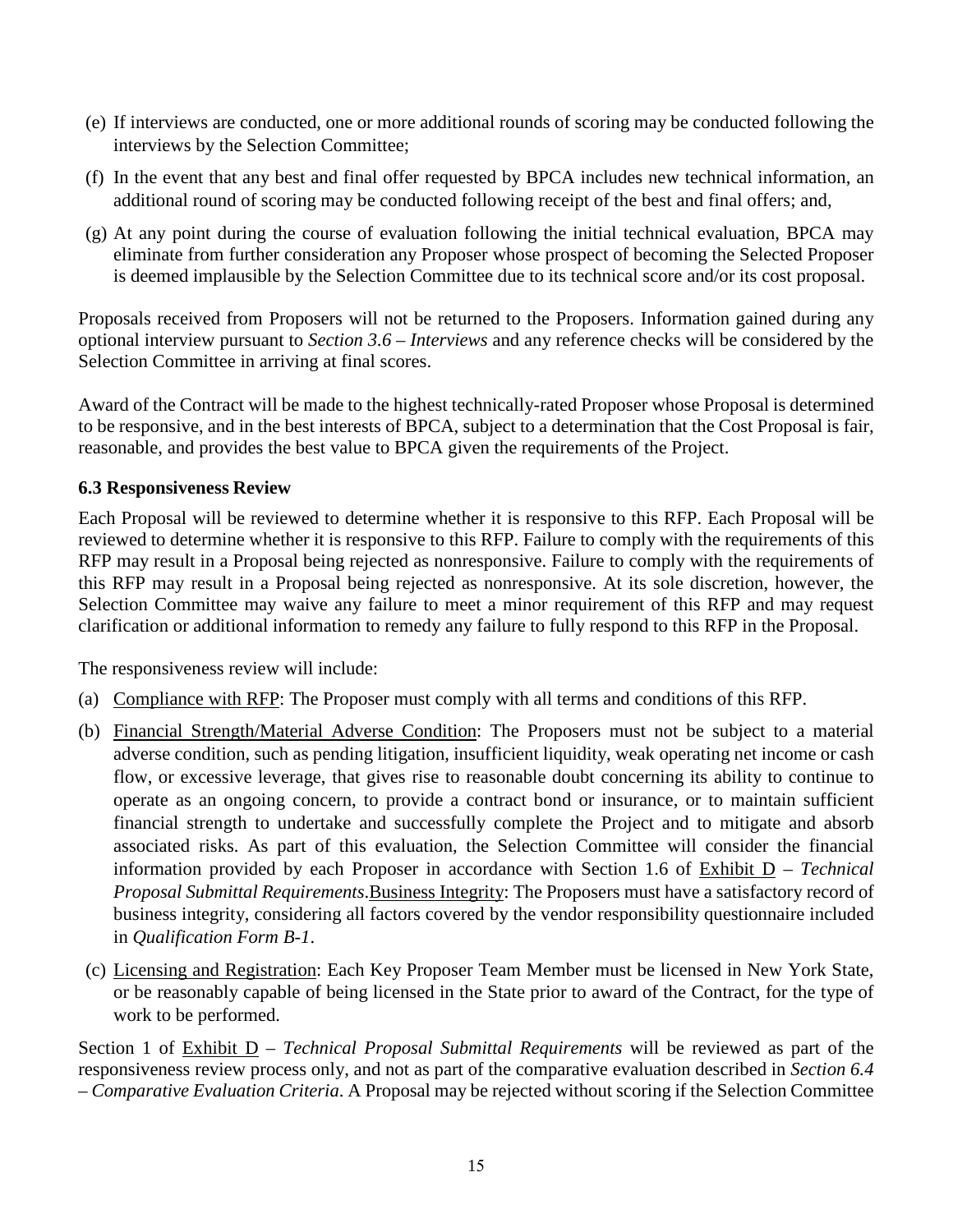determines, based on its responsiveness review, that the Proposer is unqualified or unable (due to inadequate financial capacity, litigation, past performance or otherwise) to perform the Services.

## **6.4 Comparative Evaluation Criteria**

BPCA will evaluate and rank the responsive Proposals based on the information required to be provided in Exhibit D – *Technical Proposal Submittal Requirements*, with respect to the five (5) evaluation criteria set forth below. The total points that will be used in evaluating all of the factors for this Proposal is one hundred (100) points, allocated as shown in the following table:

| Table 6.4 – Evaluation Criteria Scoring                                         |       |                                          |  |  |
|---------------------------------------------------------------------------------|-------|------------------------------------------|--|--|
| <b>Evaluation Criteria</b>                                                      |       | <b>Maximum Possible</b><br><b>Points</b> |  |  |
| <b>Experience of Contractor and Sub-contractors</b><br>(Section 2 of Exhibit D) |       | 30                                       |  |  |
| Technical Approach (Section 3 of Exhibit D)                                     |       | 25                                       |  |  |
| Key Personnel / Organizational Structure<br>(Section 4 of $Exhibit D$ )         |       | 15                                       |  |  |
| Project Schedule (Section 5 of Exhibit D)                                       |       | 20                                       |  |  |
| Diversity (Section 6 of Exhibit D)                                              |       | 10                                       |  |  |
|                                                                                 | TOTAL | 100                                      |  |  |

The factors the Selection Committee will consider for each evaluation criterion are summarized in the following subsections, with further details specified in Exhibit D – *Technical Proposal Submittal Requirements*.

#### **6.4.1 Experience of Firms and Sub-Contractors**

The Selection Committee will evaluate the Proposers primarily, but not exclusively, based on the demonstrated experience of the members of each Proposer's team, including their individual and collective performance history, and experience on previous or current "Projects of Similar Scope and Complexity" (as defined below, in Section 2 of Exhibit D – *Technical Proposal Submittal Requirements*). The Selection Committee reserves the right to award more points to Proposers with experience on projects that have more of the characteristics set forth in the definition of Projects of Similar Scope and Complexity. As part of this criterion, the Selection Committee may consider feedback from the Proposer's references as to the quality of its prior work on Projects of Similar Scope and Complexity.

#### **6.4.2 Technical Approach**

The Selection Committee will evaluate the proposed Wagner/MJH Project approach based on the Proposer's ability to demonstrate understanding of the objectives, elements, and challenges associated with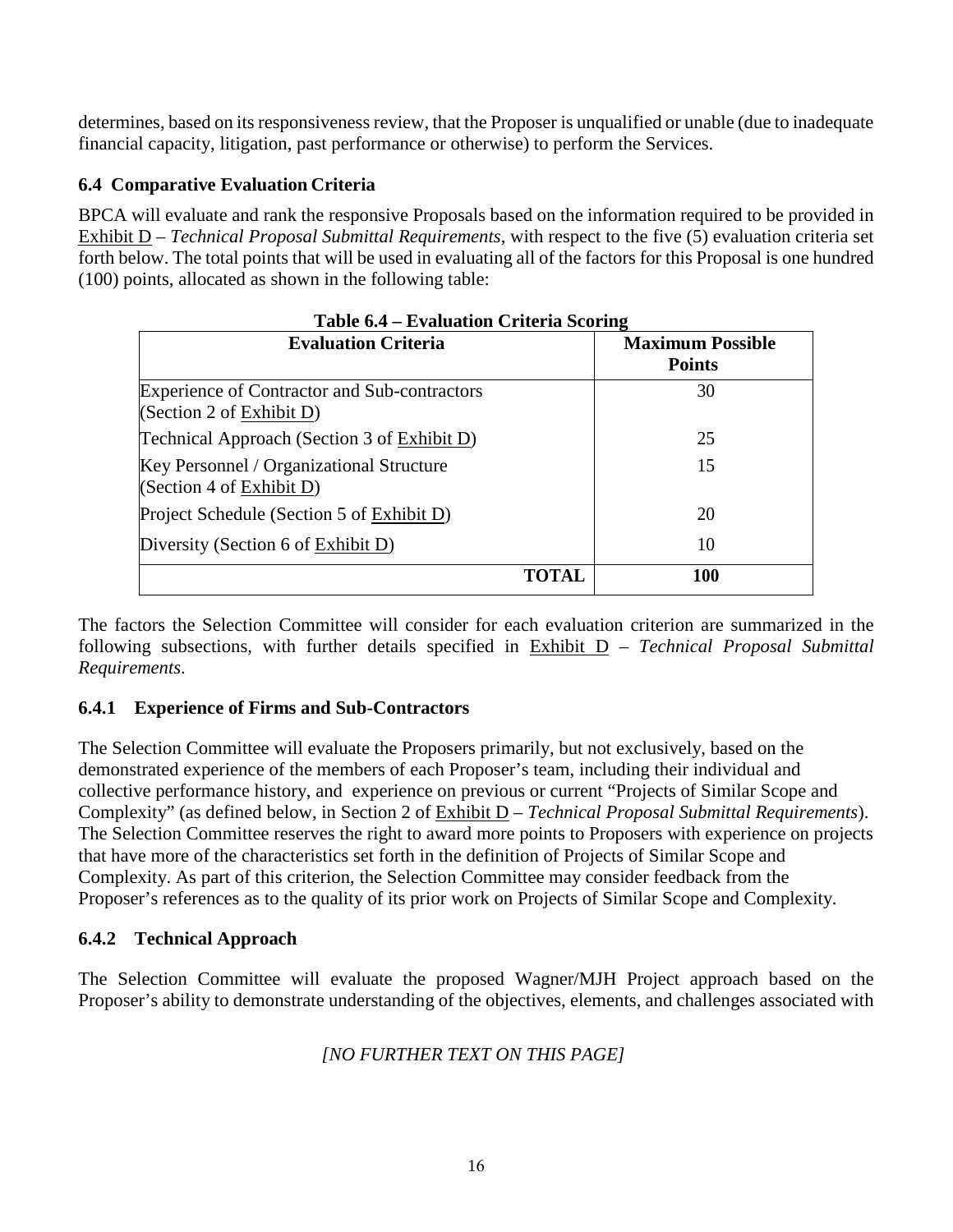the Project, and the potential/likely approaches to successfully plan and execute the Project. As part of this evaluation, the following plans are required:

- 1. Initial Construction Management Plan;
- 2. Initial Quality Plan; and,
- 3. Initial Overall Safety Management Approach

### **6.4.3 Key Personnel**

The Selection Committee will evaluate the Proposers based on the qualifications, demonstrated experience, and past performance of the Key Personnel, with the evaluation considering among other things, his/her experience working on similar roles to those proposed for the Project based on Projects of Similar Scope and Complexity, and their overall suitability to fulfill their described role individually and as an integrated team. The entirety of this package will receive a combined score, and the Proposer's Key Personnel will not be scored individually.

## **6.4.4 Schedule**

The Selection Committee will evaluate an initial Wagner/MJH Project schedule. Strong preference shall be given to Proposals' Project schedules that address Project risk mitigation and credibly demonstrate both constructability and achievability of BPCA's Project schedule targets.

## **6.4.5 Diversity**

The Selection Committee will review all information submitted as part of the Diversity package in accordance with the terms set forth with the documents annexed to this RFP as Exhibit F. However, the Diversity score will solely comprise the results of the BPCA Diversity Department's scoring of the Diversity Practices Questionnaire, also attached as part of Exhibit F.

## **6.5 Debriefing**

Any unsuccessful Proposer shall have fifteen (15) calendar days from the date of notification from BPCA that they were not selected to request a debriefing from BPCA. Such requests must be submitted in writing in accordance with *Section 3.3.1 – Communications to BPCA* by an authorized representative of Proposer. Within thirty (30) calendar days after receipt of a debriefing request, BPCA will be available for an oral debriefing session to the non-selected Proposer; provided that, BPCA will not be required to conduct a debriefing during the pendency of any protest in accordance with *Section 7 – Protest Procedures*. At any time prior to a debriefing, BPCA will provide the requesting Proposer with a scoring summary of the evaluation factors related specifically to its Proposal.

## **7 PROTEST PROCEDURES**

#### **7.1 Protests Generally**

This Section 7 sets forth the exclusive protest remedies available with respect to this RFP. By submitting its Proposal, each Proposer acknowledges the limitation on its rights to protest as set forth in this RFP; waives all other rights and remedies; and agrees that the decision on any protest, as provided in this RFP, shall be final and conclusive. By submitting its Proposal, each Proposer acknowledges the limitation on its rights to protest as set forth in this RFP; waives all other rights and remedies; and agrees that the decision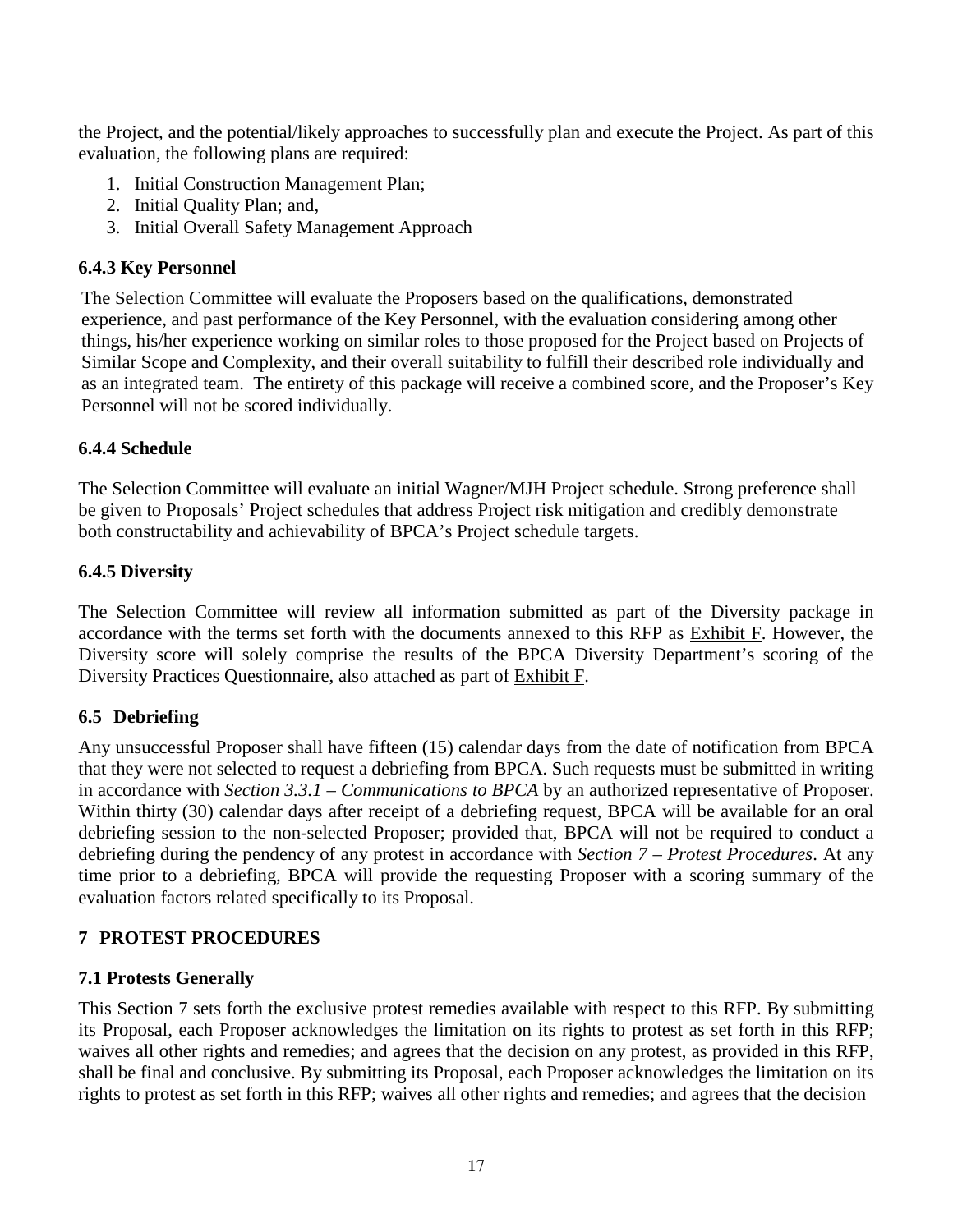on any protest, as provided in this RFP, shall be final and conclusive. These provisions are included in this RFP expressly in consideration for such waiver and agreement by the Proposers. Such waiver and agreement by each Proposer are also consideration to each other Proposer for making the same waiver and agreement.

All protests and related materials shall be filed in writing, by hand delivery or courier, to the BPCA Procurement Department at the following address in accordance with this Section 7:

Battery Park City Authority 200 Liberty Street 24th Floor New York, NY 10281 Attention: Procurement Department

Upon receipt of a protest, the BPCA Procurement Department will designate an individual responsible for handling the protest (a "Protest Official") in accordance with this Section 7.

## **7.2 Protests Regarding the RFP**

A Proposer may protest the terms of this RFP prior to the time for submission of the Proposal solely on the grounds that (a) a material provision in this RFP is ambiguous, (b) any aspect of the procurement process described herein is contrary to legal requirements applicable to this procurement, or (c) this RFP in whole or in part exceeds the authority of BPCA. Protests regarding this RFP shall be filed only after the Proposer has notified the Designated Contact of the particular issue in an effort to remove the grounds for protest, by Addendum or otherwise.

Protests regarding this RFP shall completely and succinctly state the basis for the protest in writing. Protests regarding this RFP shall be filed as soon as the basis for protest is known to the Proposer, but in any event the protest must be actually received by the Protest Official no later than ten (10) calendar days before the Proposal Due Date; provided that protests regarding an Addendum shall be filed and actually received by the Protest Official no later than five (5) calendar days after such Addendum is issued, but in no event later than the Proposal Due Date. Protests regarding this RFP shall be filed as soon as the basis for protest is known to the Proposer, but in any event the protest must be actually received by the Protest Official no later than ten (10) calendar days before the Proposal Due Date; provided that protests regarding an Addendum shall be filed and actually received by the Protest Official no later than five (5) calendar days after such Addendum is issued, but in no event later than the Proposal Due Date.

BPCA may distribute copies of the protest to other potential Proposers and may request other potential Proposers to submit statements or arguments regarding the protest. At its discretion, BPCA may authorize appropriate BPCA representatives to discuss the protest with the protesting Proposer. The Protest Official is not required to hold a hearing on the protest, and may decide the protest on the basis of the written submissions. The Protest Official or its designee shall undertake reasonable efforts to issue a written decision regarding the protest within fifteen (15) calendar days after the date the Protest Official receives the detailed statement of protest. The decision shall be final and conclusive. The Protest Official or its designee shall deliver the written decision to the protesting Proposer and may deliver copies to other potential Proposers. If necessary, to address the issues raised in the protest, BPCA may make appropriate revisions to this RFP by issuing Addenda. At its discretion and if necessary, BPCA may extend the Proposal Due Date to address any protest issues. At its discretion and if necessary, BPCA may extend the Proposal